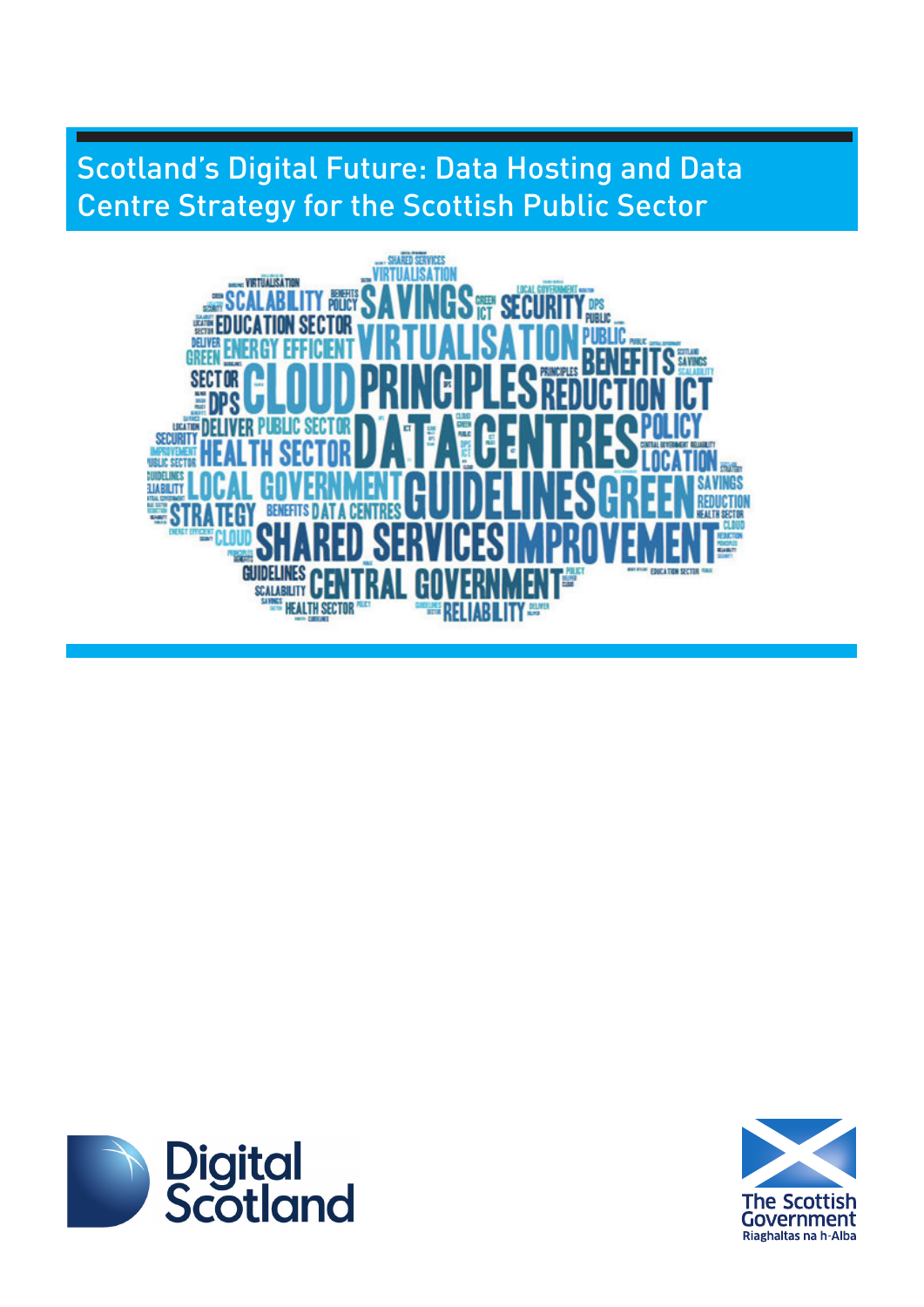## **Contents**

| Relationships with other Scottish Digital Futures initiatives 16   |  |
|--------------------------------------------------------------------|--|
|                                                                    |  |
|                                                                    |  |
|                                                                    |  |
|                                                                    |  |
|                                                                    |  |
|                                                                    |  |
| Our National Level Actions which will support change at sector and |  |
|                                                                    |  |
|                                                                    |  |
|                                                                    |  |
|                                                                    |  |
|                                                                    |  |
|                                                                    |  |
|                                                                    |  |
|                                                                    |  |
|                                                                    |  |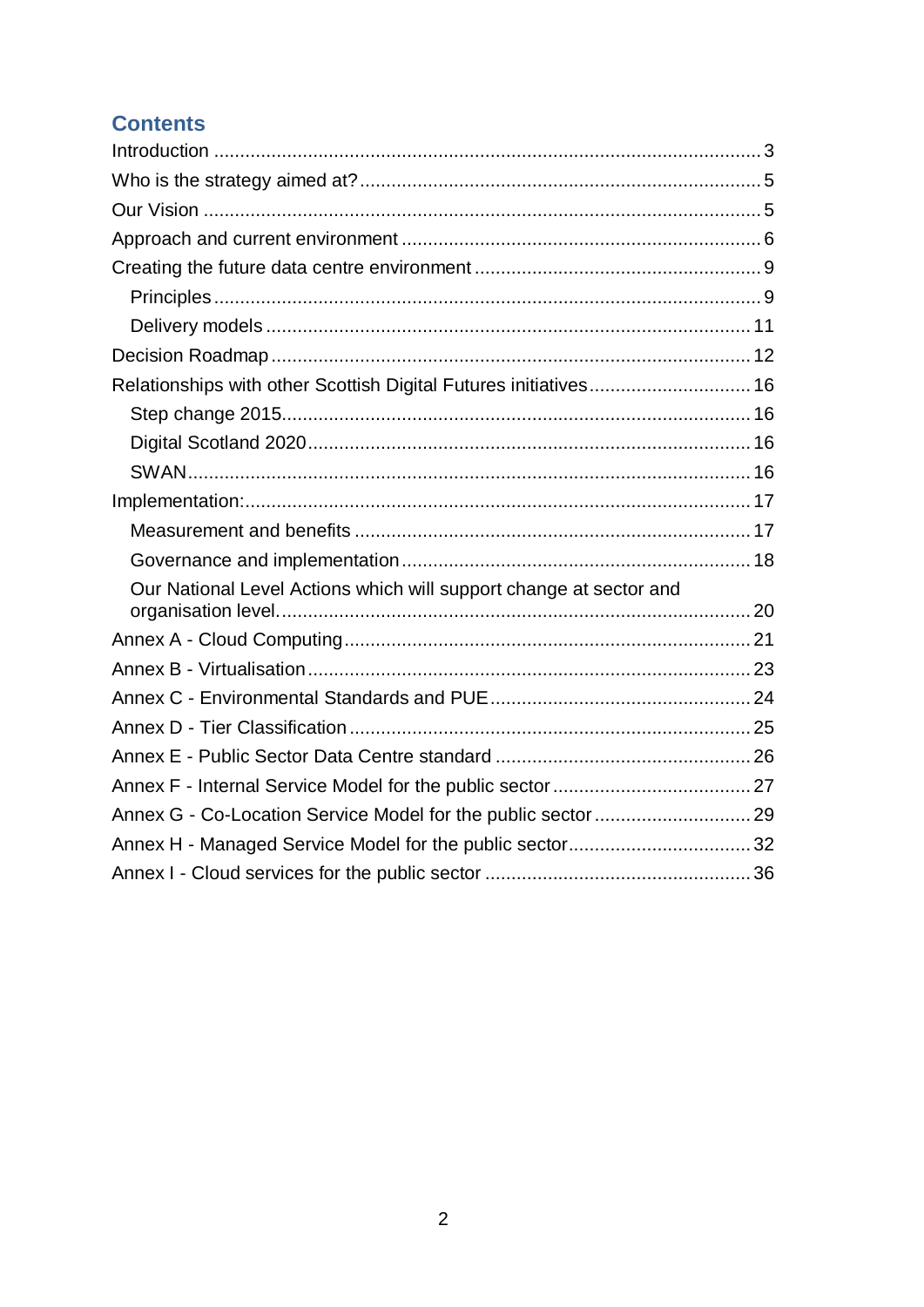# <span id="page-2-0"></span>**Introduction**

[Scotland's Digital Future: Delivery of Public Services](http://www.scotland.gov.uk/Publications/2012/09/6272) set out an objective of developing a national strategy for the public sector's data storage focusing on consolidation and re-use. This reflected a recommendation of the [Review of](http://www.scotland.gov.uk/Resource/Doc/351231/0117794.pdf)  [ICT Infrastructure in the Public Sector in Scotland](http://www.scotland.gov.uk/Resource/Doc/351231/0117794.pdf) report by John McClelland which suggested that significant efficiency and energy savings could be achieved through consolidation.

Traditionally a data centre is a large purpose-built facility which provides a secure and controlled environment that is necessary to support the operation of an organisation's ICT equipment that stores, processes and transmits its information. For the purposes of this strategy, the term data centre is used to cover any dedicated computer room or facility which is used to house operational ICT equipment and systems. This ICT equipment typically includes networking systems (switches, routers), servers and processing equipment, and storage systems (tape and disk).

The successful delivery of digital public services is dependent upon ICT. As the roll out of Digital Services proceeds and the dependency on access to information becomes more critical to the way Government bodies do business and make information available, the rising demand for ICT to be available at all times increases.

Most existing data centres used in the public sector are not capable, without significant investment, of meeting this demand for increased capacity and reliability. Meanwhile, we are seeing development of cloud computing, which is increasingly suited to public sector requirements, for example in terms of scalability and security.

A series of studies have been undertaken to understand the current and future requirements of organisations and it is clear from the findings that as technology has moved on, the public sector in Scotland needs to prioritise cloud computing virtualisation and consolidation to deliver on future requirements.

Through the analysis of the use of data centres throughout the public sector in Scotland we have identified that most do not proactively measure their energy consumption or understand the total cost of running their data hosting facilities. ICT industry financial analysis indicates that power consumption can account for a third of the cost of running such a facility.

The strategy therefor sets the direction and principles against which organisations will shift to service consumption, and cloud provision and away from an individual silo approach by using aggregated demand and economies of scale. It provides guidance and will continue to do so as implementation is progressed and lessons are learned.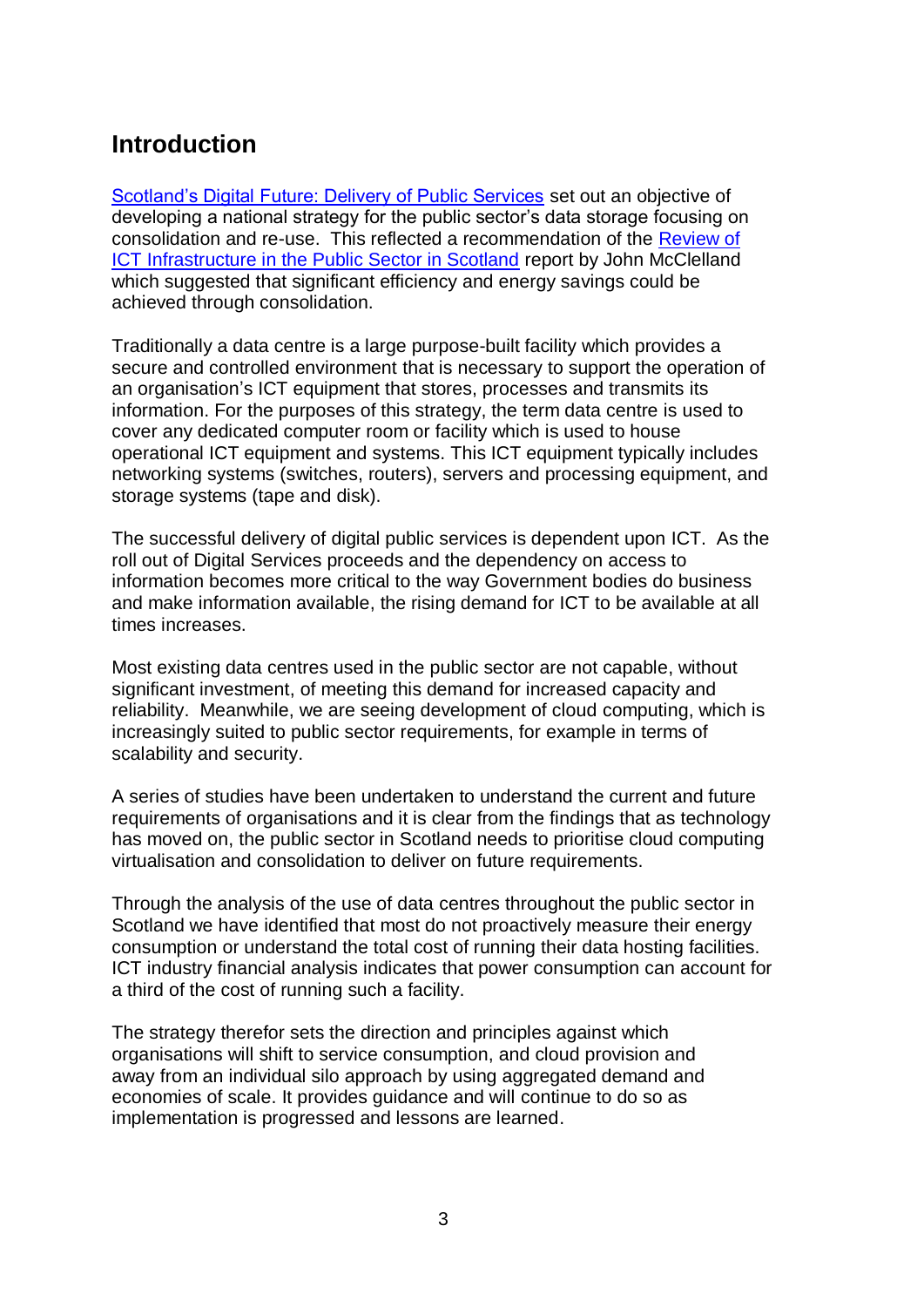The strategy sets out how the public sector will adopt the following approaches for achieving significant efficiency and energy savings: cloud computing, virtualisation and co-location.

**CLOUD-** Cloud computing is a model for enabling universal, convenient, ondemand network access to a shared pool of resources that can be rapidly deployed and released with minimal management effort or service provider interaction. Cloud computing offers numerous advantages both to end users and businesses of all sizes in terms of scalability, reduction in the requirement to support the infrastructure or the knowledge necessary to develop and maintain the infrastructure, development environment or application. The 3 dominant forms of deployment of cloud computing are Public Cloud, Private Cloud, which can include the concept of Community Cloud and Hybrid Cloud. Further information on cloud is set out in [Annex A.](#page-20-0)

**VIRTUALISATION-** By using virtualisation technologies, applications can be consolidated onto fewer physical systems but can still be deployed in their own operating system environment. In doing so it is important to consider the licensing arrangements and the impact that virtualisation may have on these. See [Annex B](#page-22-0) for further information.

**CO-LOCATION-** allows a business to own their own server equipment; and rent space in a co-location hosting centre owned by another organisation. It is clear from surveys that there is space available across the public sector and private sector data centres located in Scotland**. As a priority organisations must make use of those data centres that meet environmental standards, classification and security standards consistent with world class data centres.** [Annex G](#page-28-0) provides further information on co-location, and [Annex E](#page-25-0) describes the standards that will apply.

The public sector's [High Level Operating Framework](http://www.scotland.gov.uk/Topics/Economy/digital/digitalservices/HLOF) sets out the high level principles for delivering ICT in the public sector. This data centre strategy is aligned with the principles of this Framework. We will develop the Framework with standards for data hosting and data centres.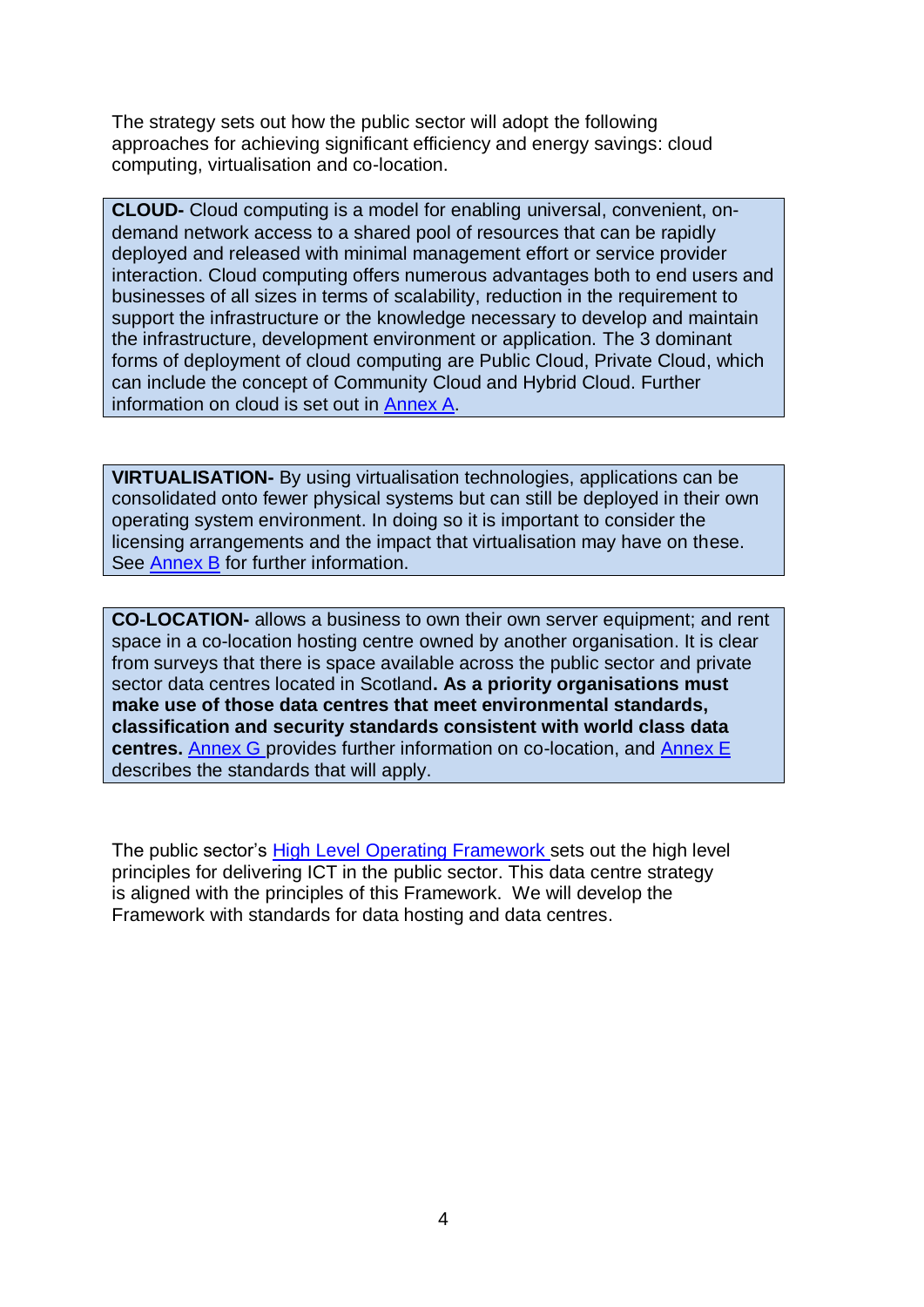# <span id="page-4-0"></span>**Who is the strategy aimed at?**

In line with the approach of, and commitments in Scotland's Digital Future: [Delivery of Public Services,](http://www.scotland.gov.uk/Publications/2012/09/6272) this strategy has been developed with and for the Scottish public sector and their partners to maximise the benefits of an aggregated approach to delivery, and all sectors have signed up to it through the Digital Public Services National Level Actions Board, the sectors in scope are:

- Central Government including Police and Fire
- Local Authorities
- Health
- Further and Higher Education.

The strategy will also be available to the third sector and in particular is appropriate where they are supporting the direct delivery of public services.

# <span id="page-4-1"></span>**Our Vision**

Scotland's public sector data hosting is cost-effective, carbon neutral and makes appropriate use of cloud technology, for the delivery of efficient and highly available ICT services.

We will have delivered on our vision when:

- public sector organisations can demonstrate that appropriate cost-effective cloud services are the dominant solution for their organisations' data hosting and storage requirements
- public sector organisations take a service based approach to redesign their requirements
- increased collaboration between public sector organisation and partners is providing efficient and appropriately available ICT services
- individual public sector organisations do not build new data centres but make use of the world class data centres or form significant partnerships to increase the availability of world class data centres in Scotland
- current public sector data centres can demonstrate their viability and route map to world class provision or the plans for decommissioning them that maximises their current investments and optimises their assets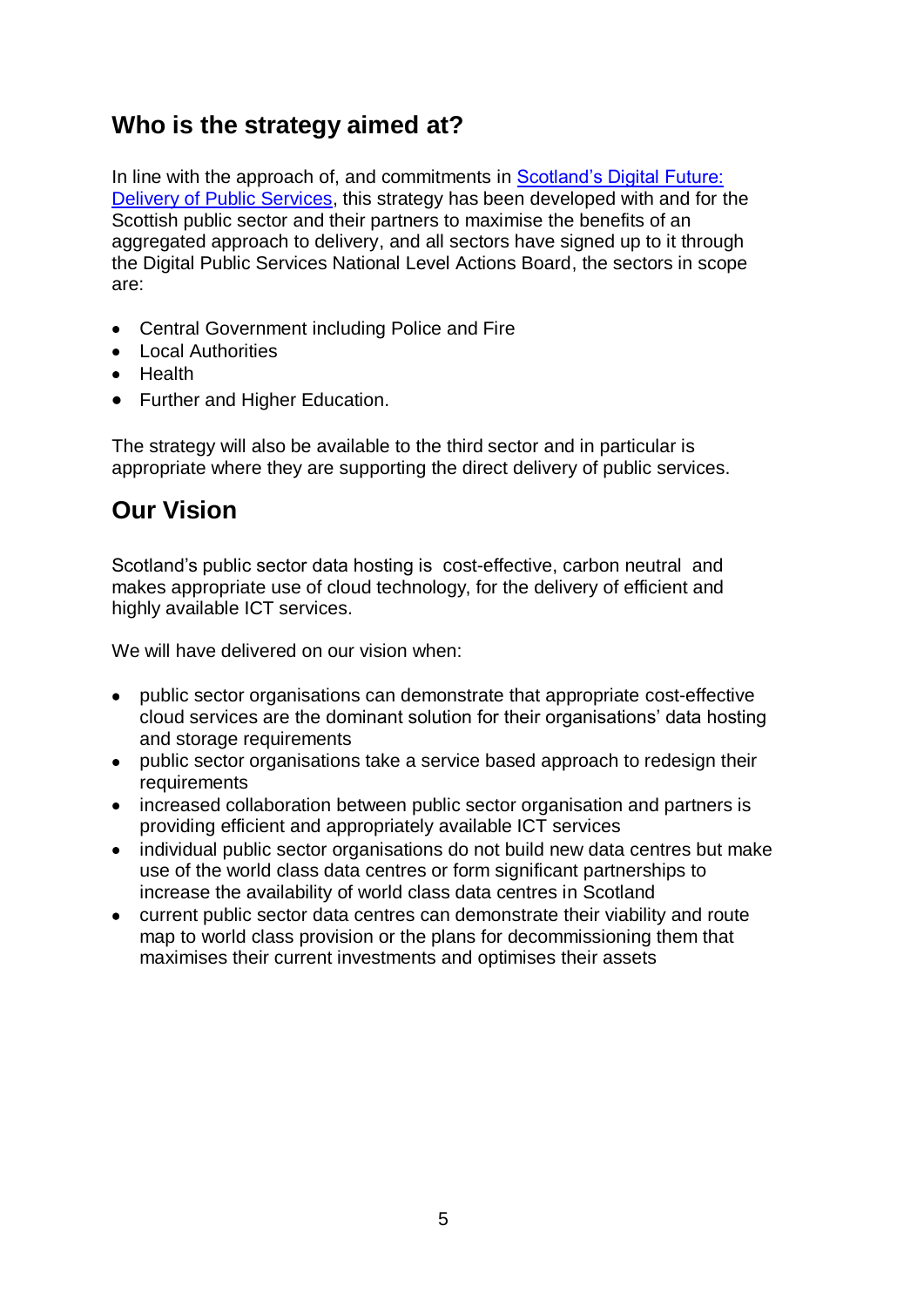# <span id="page-5-0"></span>**Approach and current environment**

The Strategy was developed using a process of consultation, research and analysis.

A cross-Government working group was formed that included ICT industry experts and representatives from public sector groups. The group discussed and advised on best practice for efficient and effective data hosting and storage including:

- best use of the current data centre estate
- any requirement for new facilities
- reduction in energy, carbon and other environmental impacts
- appropriate use of cloud based services
- appropriate use of Business Process Outsourcing services
- requirements for supporting management infrastructure, tools and processes
- future proofing against developing technology and business requirements.

Headline points from consultation, research and analysis were:

- most organisations have their own data centre to meet primary needs but 21% have found other solutions acceptable e.g. managed services, colocation etc
- most data centre owners expect further investment in their own data centre within the next two years
- other or additional options are being considered with a focus on public sector sharing and cloud solutions
- many organisations do not have a clear view of current costs or energy efficiency making their comparison of solutions problematic
- organisations require quidance on the use of cloud computing
- any use of a shared public sector service requires an SLA with explicit allocation of liability for service failure

A report on the public sector approach to data hosting and data centres detailing the existing landscape is available on the Digital Public Services web page for [data hosting and data centres.](http://www.scotland.gov.uk/Topics/Economy/digital/digitalservices/datahostingdatacentres)

Key findings relevant to changing behaviour are as follows:

- public sector organisations are not making decisions against any common set of principles, considerations or evidence and generally lack evidence against which to take decisions on future provision. A small but significant number are still considering building their own data centre
- some organisations have their own well designed and provisioned data centres which they intend to continue to use for the foreseeable future. However, many are not housed in appropriately secure and reliable facilities, and this represents a significant business risk for the public sector in their drive to provide a Digital First service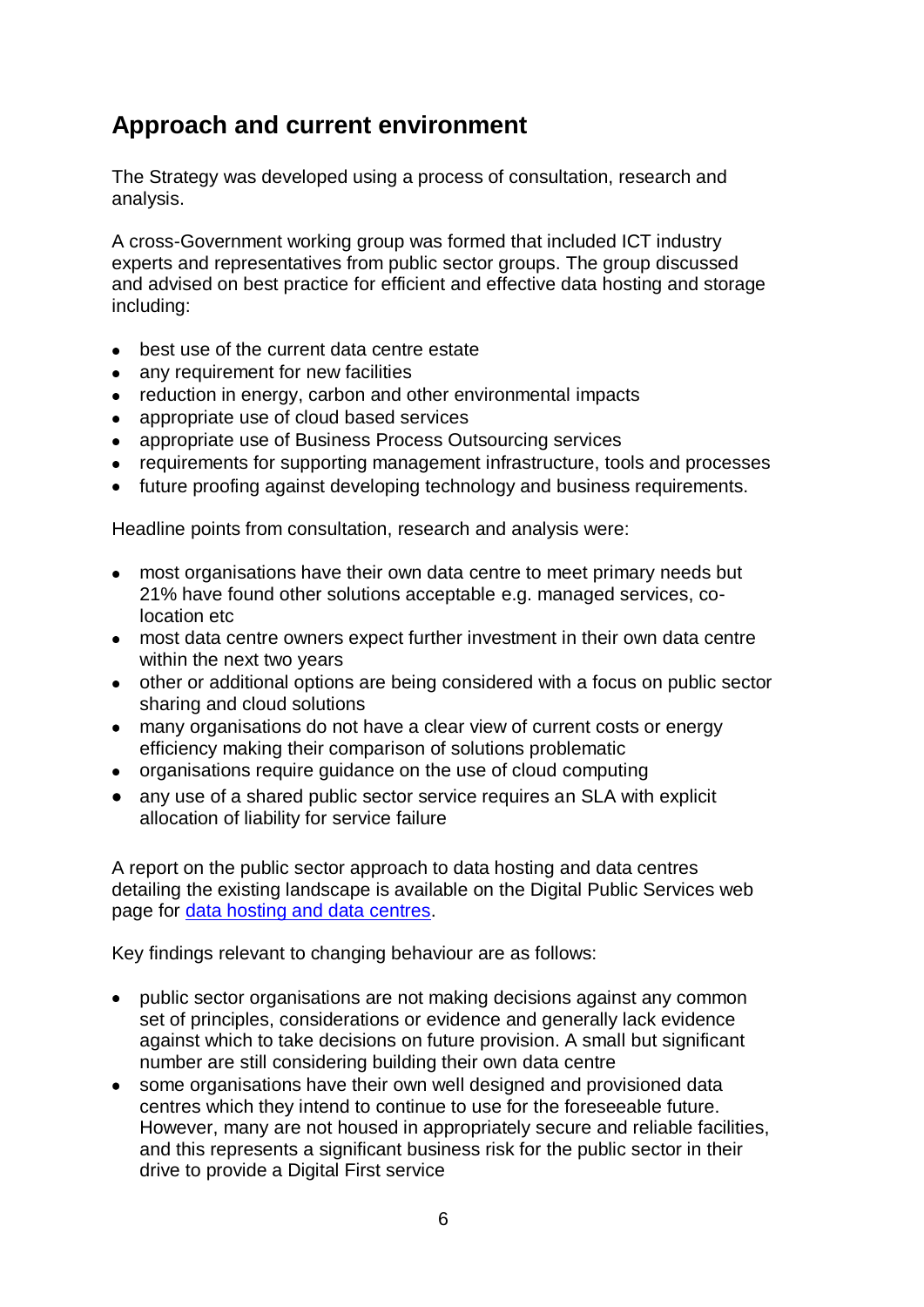- most organisations and sectors have varying levels of requirements for hosting and delivering services. They would be willing to adhere to a national approach if in doing so they can demonstrate that services can be delivered that are cheaper, secure and highly available
- organisations will be more open to change if guidance and support is available to help them make informed decisions on the best approach for hosting their ICT infrastructure and services. In particular guidance on use of cloud hosting is required
- there is a need to identify how costs can be measured in a consistent way while providing evidence that secure & reliable services can be delivered out with an organisation's own environment and with robust service level agreements
- data centre providers whose core business is to deliver services and space operate at all security levels and with very tightly controlled service level agreements. They have effective strategies for reaching world class PUE (Power usage effectiveness, see [Annex D\)](#page-23-0) levels and have a clear understanding of energy consumption at all times

Our strategy addresses the following:

- energy consumption accounts for around one third of the cost of running a data centre and there is little evidence that public sector organisations are controlling this effectively while commercially run facilities are managing this as a priority
- given the extent of organisation specific arrangements there is considerable scope for cost saving through consolidation
- organisations face many options in making arrangements for data hosting but lack both an overall vision and information base for doing so, and wish guidance for the Scottish public sector on use of cloud computing
- some organisations felt that public sector shared service offerings were not attractive in terms of service offered or costs (although noting that full costing of their own facilities may not be available for detailed comparison)
- the promotion of the co-location options available that meet required standards, and the services they can offer in the form of a catalogue, may address this. Cloud services offer scalability and the avoidance of capital expenditure but there is no public sector policy on this at present
- a procurement framework for cloud computing and other related services including hosting is required
- other governments are driving consolidation through provision of new public sector or external data hosting services
- there is an appetite for driving consolidation at sectoral and/or geographic level

While these findings point to the need for change there is existing good practice as set out in [Annexes F-](#page-26-0) I.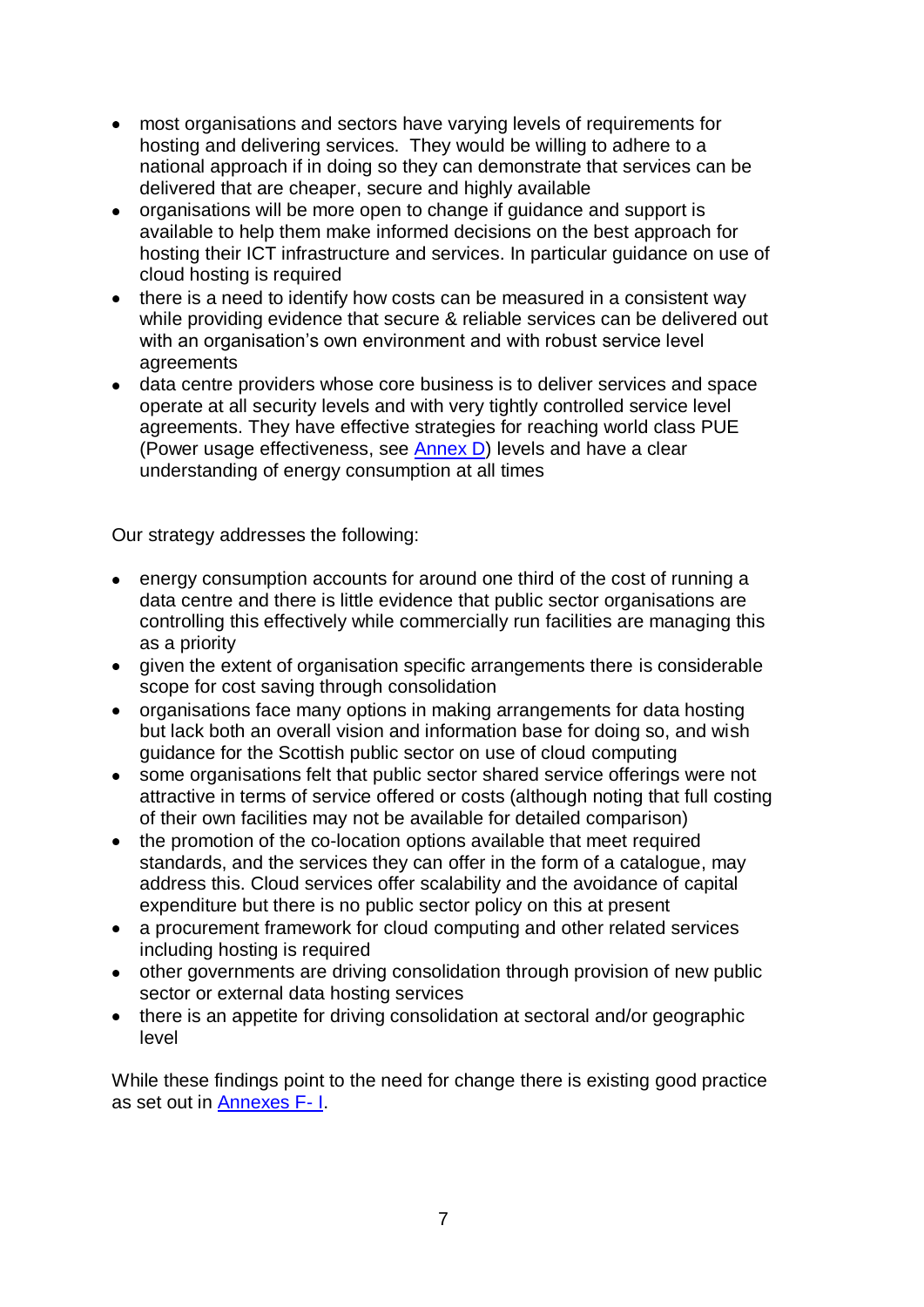For example, there are organisations who have demonstrated savings through their recent approaches to data hosting which can be summarised as follows:

- The Improvement Services (IS) recently looked at the options for renewing a number of their aged services that were delivered through multiple suppliers with individual contracts which were complex to manage. The technology stack and hardware was hosted in co-location facility. The solution is now hosted in a private cloud for less than half the price that IS were previously paying
- Highland Council estimates they will make savings of £1m through a reduction in power and £175,000 through standardising the technology they use
- Scottish Prison Service will avoid costs of upgrading the existing environment and power consumption estimated at £20m by co-locating with Scottish Government backed up to South Lanarkshire Council
- St Andrews University currently run their data centre at a PUE of 1.34 and have a target to run their data centre at less than 1.2 through further programmes of virtualisation and shared and managed services. They will save £1.4m over 10 years and a reduction of 6.8m Kg CO2 emissions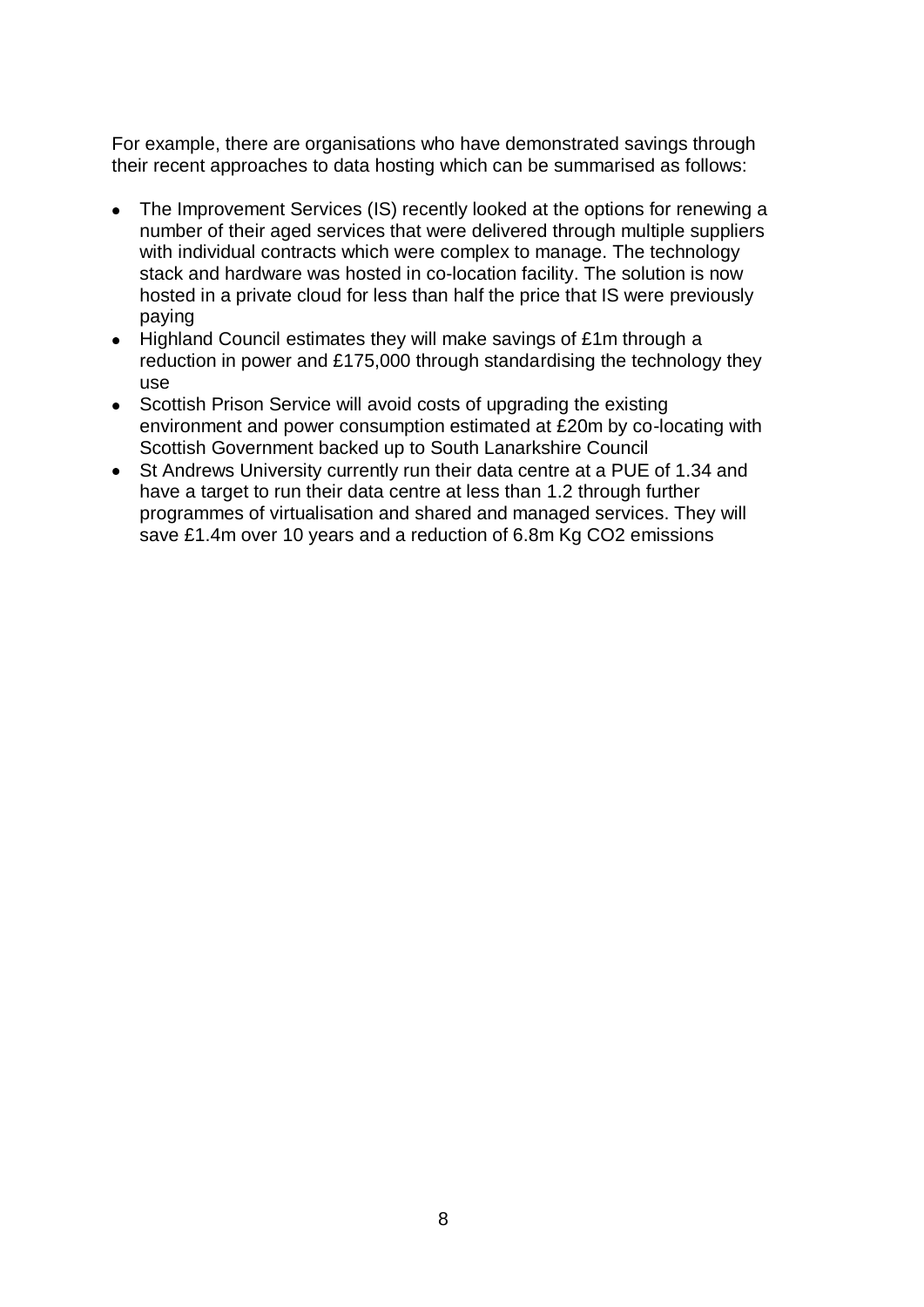## <span id="page-8-0"></span>**Creating the future data centre environment**

Organisations will transition to revised arrangements at different timescales and in different ways because organisations have different existing contractual arrangements. But it is important that the public sector delivers the change required and it will do so by adopting, with consistency, the following set of principles:

## <span id="page-8-1"></span>*Principles*

- **1. organisations review their current ICT data centre and hosting arrangements**
- these arrangements should be clearly related to an organisation's business requirements deriving from their business strategy. Organisations should maintain their own asset registers and configuration management databases (CMDB)
- see case study from David MacBrayne at **Annex H**

### **2. cost of running data centres and hosting is known**

- the cost of running a data centre consists of a number of elements, these should all be known in order to fully understand the cost of alternative options or any new services
- **3. utility and cloud computing is considered in assessing the appropriateness of current arrangements and future investment plans, and a shift to the cloud takes place when this is the most cost-effective option that delivers business requirements**
- as organisations address the need to provide greater continuity and disaster recovery capabilities for both existing and new systems, this will also increase demand for data centre space. In most cases, implementing an improved continuity or disaster recovery strategy for systems will require additional computing hardware and software to be maintained, the use of cloud should be the first consideration for this activity
- see case study from Dundee University and Improvement Service at [Annex I](#page-35-0)

### **4. co-location in existing world class data centres is considered where cloud options cannot meet business needs or are not cost-effective**

- a catalogue of public sector facilities that meet the standard should be available and refreshed regularly
- organisations will consider this option in their business case when looking at new services
- see case study from Scottish Prison Services at [Annex G](#page-28-0)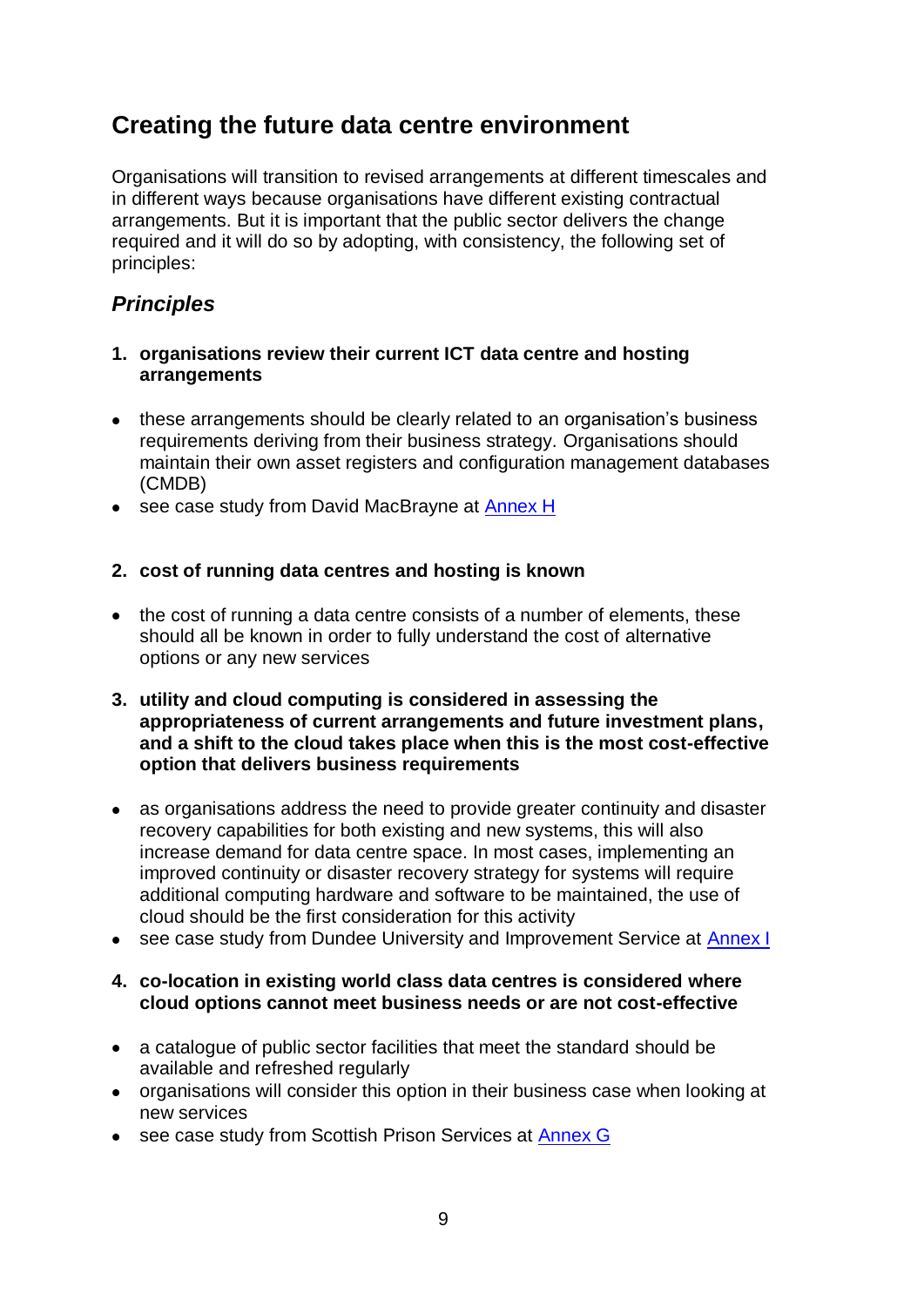- **5. no new data centres should be built to meet the needs of an individual or small number of organisations with new centres only considered if, in line with principles 3 and 4, cloud or existing data centre options do not meet business needs.**
- public sector organisation and partners should collaborate on providing efficient and appropriately available ICT services
- organisations should make use of the world class data centres or form significant partnerships to increase the availability of world class data centres in Scotland
- by understanding their organisational requirements and following the decision roadmap it is expected that organisations will find an appropriate solution that is already available
- **6. Organisations measure and continually improve on their data centres PUE**.
- Data centre energy consumption must be measured and reported with organisations taking steps to reduce it (see [Annex C\)](#page-23-0)
- See case study from St. Andrews University at [Annex F](#page-26-0)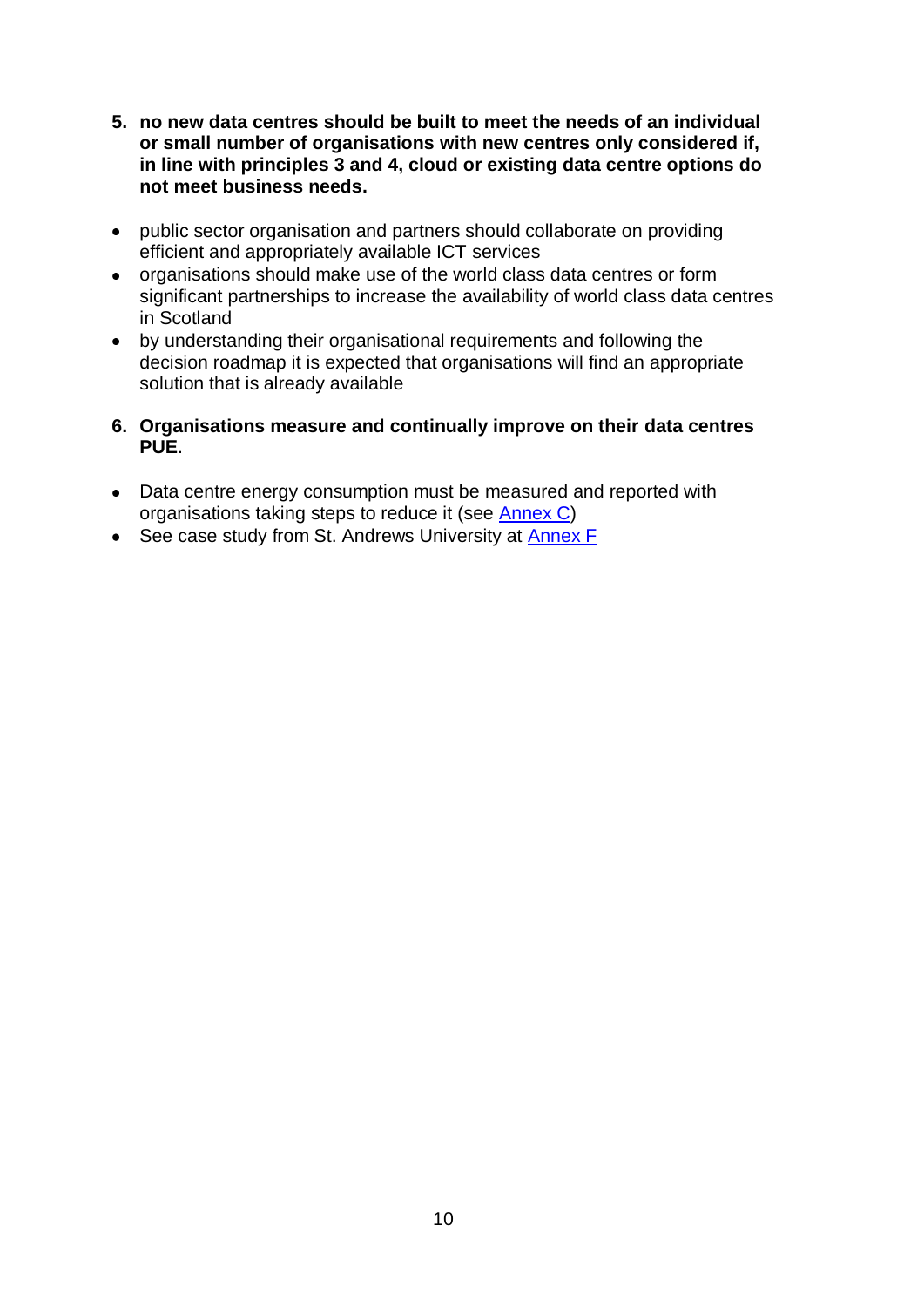# <span id="page-10-0"></span>**Delivery models**

### **Commercial data centre utilisation and cloud models.**

Organisations that require infrastructure and services run by private organisations offering a comprehensive service can currently utilise procurement frameworks including e.g. g-cloud and Scottish Procurement Framework – IT Managed Services, that offer managed services (see [Annex H](#page-31-0) for definition of managed service) and cloud solutions (see [Annex I\)](#page-35-0)

Procurement solutions can be an important enabler to support delivery of the strategy and encourage transformation from a fragmented data centre landscape environment to a service consumption and cloud provision model, taking advantage of aggregated demand and economies of scale.

### **Continued Investment in the world class data centres that already exist in the Scottish public sector.**

Data centres that are run by the Scottish Public Sector should be maintained to recommended standards (see [Annex E\)](#page-26-0). If organisations are doing so they should additionally determine whether a programme of **virtualisation**, in line with the quidance (see [Annex B.](#page-22-0)), would be beneficial.

Data centres that meet the standard and are virtualised should be capable of making **co-location** (see [Annex G\)](#page-28-0) services available to other public sector organisations.

Where application or infrastructure as a service is being considered there are precedents where a combined model can be deployed using framework suppliers to augment the co-location offering.

### **Decision making**

Public sector organisations considering their next investment in delivering their ICT infrastructure or services should make use of the decision roadmap to determine the most appropriate solution.

Private sector solutions offer organisations a number of options that will help them meet their business objectives and allow them to deliver their services without necessarily requiring a capital investment. ICT managed service companies can proactively manage an organisations infrastructure services and applications where the vendor can either take complete end-to-end responsibility or provide facilities for them to use.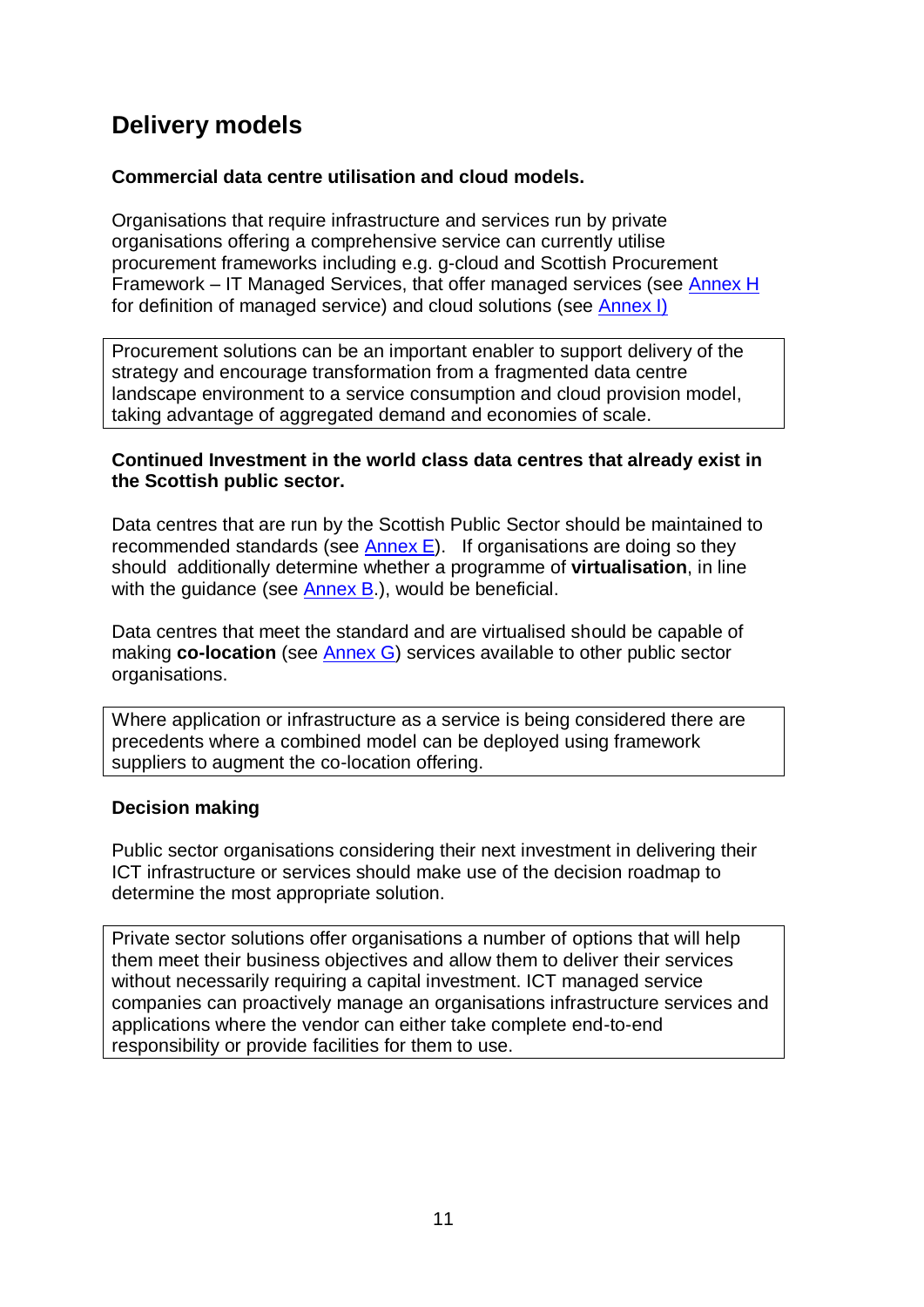# <span id="page-11-0"></span>**Decision Roadmap**



### **Understanding your current estate** Understanding your assets and the efficiency of your data centre makes the identification of the best solution to host your data and services more informed.

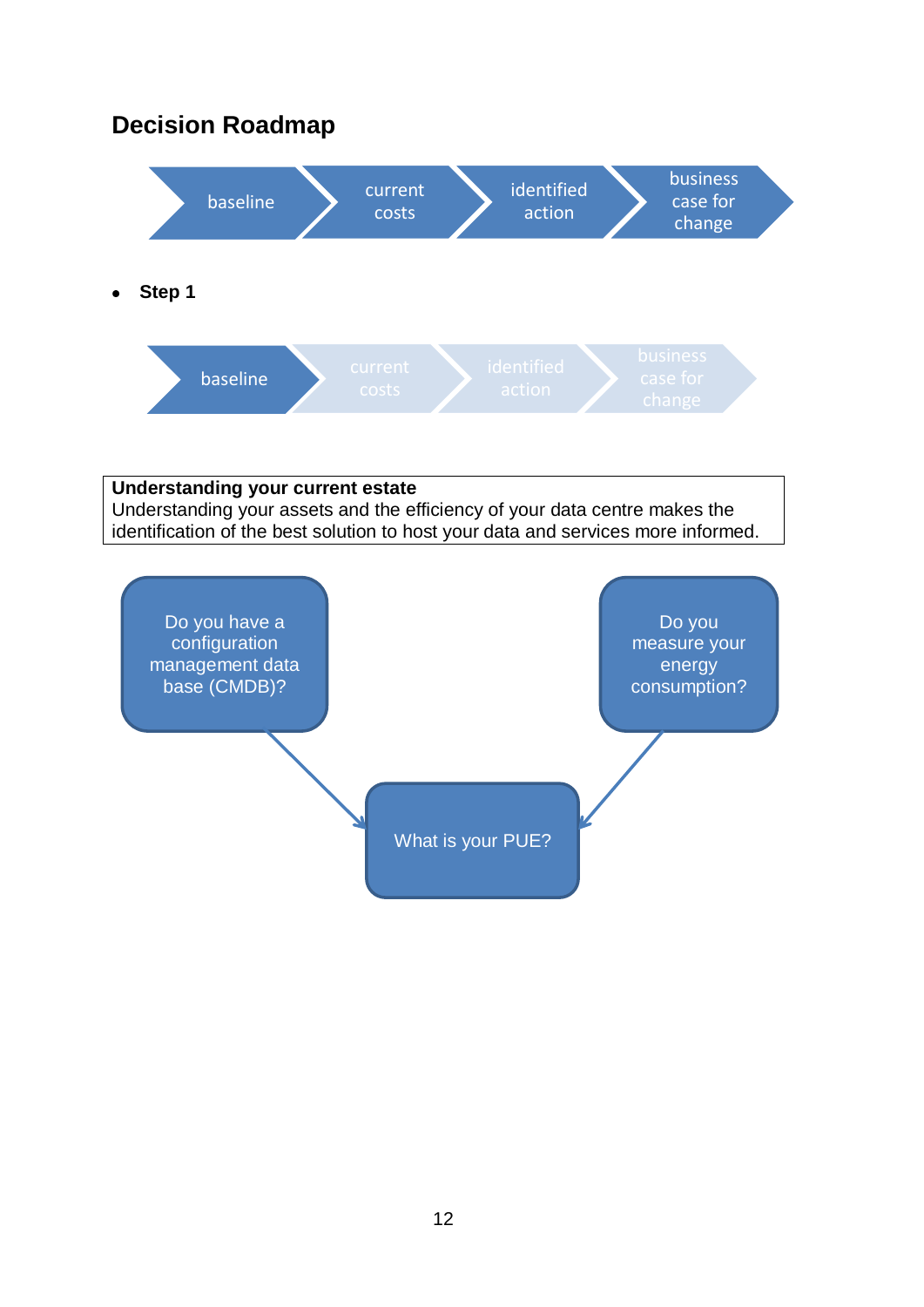**Step 2**



### **Understanding the TCO**

The total cost of ownership (TCO) can best be summarised for a data centre as the sum of initial capital expenditures (Capex) added to on-going and long-term operational expenditures (Opex).

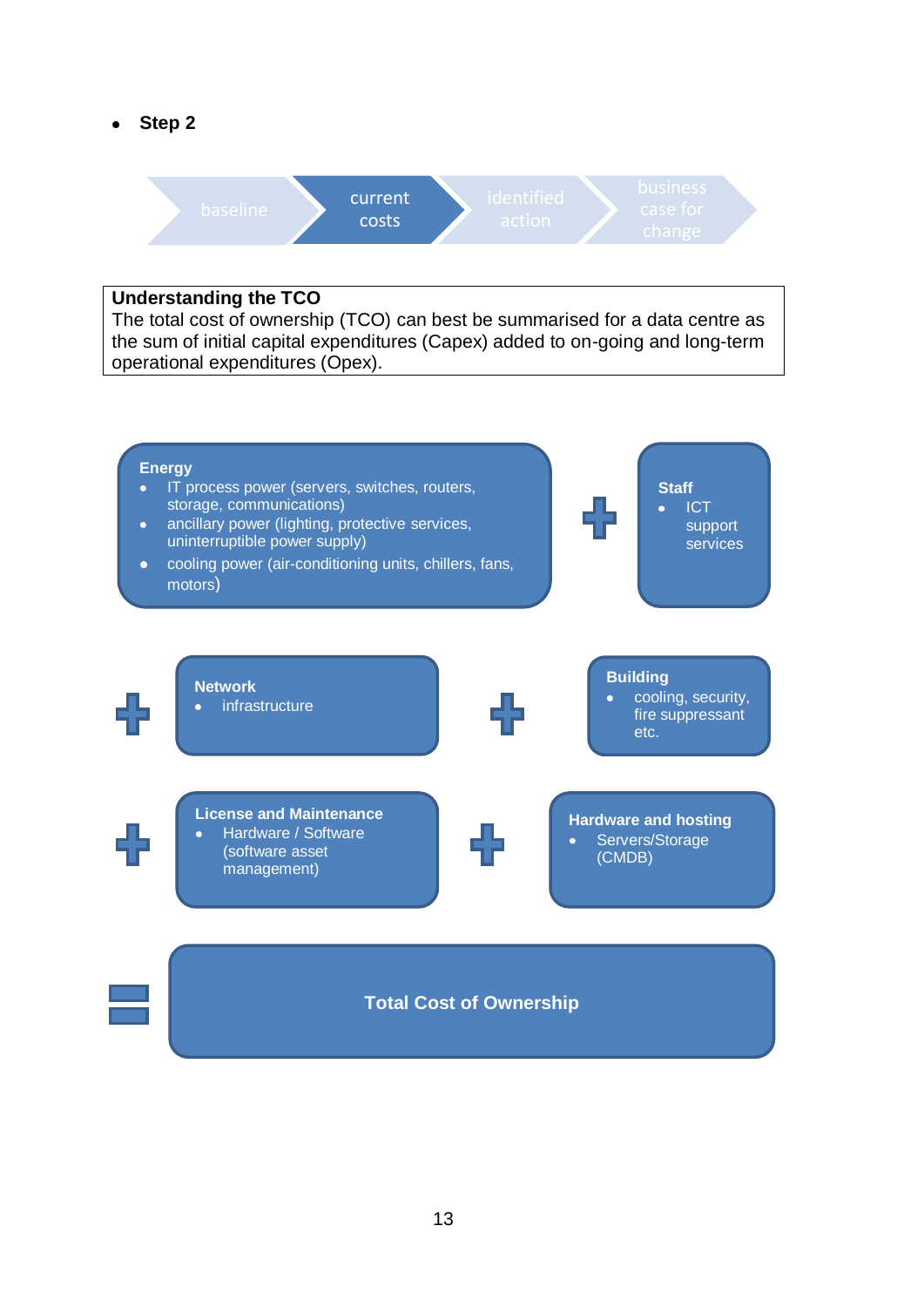**Step 3**



### **What are the factors to consider?**

Once you have identified the total cost of ownership you must decide the best options for data hosting. Provided business requirements are met, the key consideration will be Value for Money (VFM), and the option appraisal should determine best option, and when to make a change from existing arrangements. In some cases, existing assets may be the most cost effective option for a period of time, but bodies should change hosting arrangements as soon as it is cost effective to do so.

#### **Significant Change in Requirements**

- Major asset replacement or IT refresh taking place
- Significant increase in data centre capacity
- current ICT environment is inefficient, PUE too high
- New services being delivered

#### **End of life of organisation's data centre**

- Current data centre lease expiry
- Outsourcing contract expiry
- **Building move**

#### **Opportunity for Change**

- License renewal  $\bullet$
- Maintenance agreements renewal  $\bullet$
- Service Level Agreements  $\bullet$
- New services being delivered

#### **Connectivity and Resilience**

- Network requirements  $\bullet$
- Resiliency and recovery requirements  $\bullet$
- IT skills requirements  $\bullet$
- Flexibility requirements
- Security requirements  $\bullet$
- Regulatory constraints
- Compatibility constraints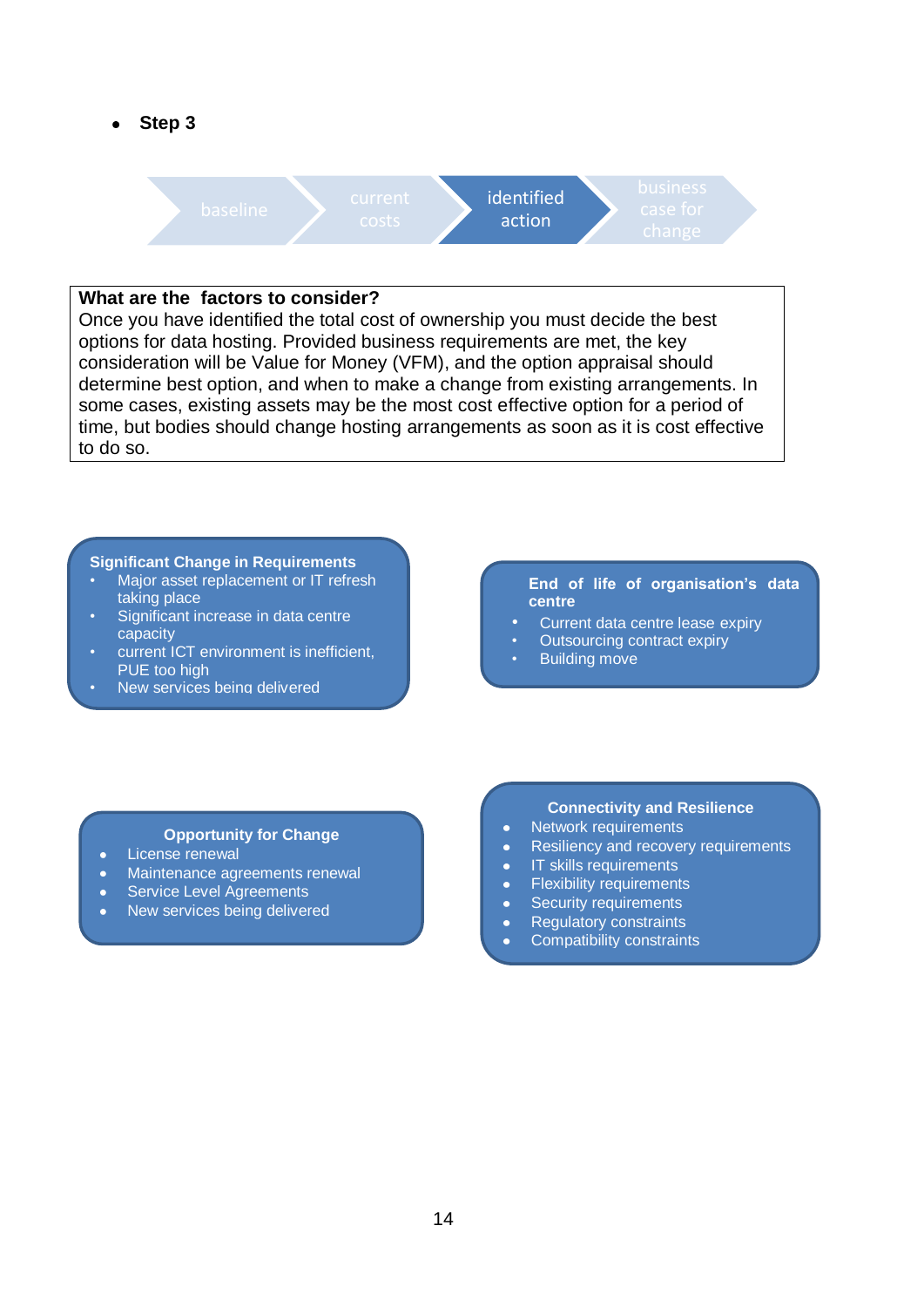**Step 4**



#### **Business Case**

The business case for change should consider the priorities set out in the strategy and clearly evaluate these in terms of new investment to deliver on identified actions.

At a high level the business case for change should cover the following:

### **Options**

- **Cloud - Public/private/managed**  $\bullet$
- **Co-Location** A
- **Virtualised environment**  $\bullet$

*Note not always mutually exclusive e.g. option maybe a combination of cloud, virtualisation and colocation to meet needs*

#### **Benefits expected**

- reduced costs
- improved resiliency /disaster recovery availability

#### **Cost**

• ensure the total costs of each element are evaluated

#### **Timescale**

assess against the identified actions to plan for delivery to meet critical milestones

#### **Risks**

- **Business continuity** as with all ICT delivery options, business continuity and disaster recovery plans must be well documented and tested
- **Data location and retrieval** data residence and sovereignty needs to be understood and implications managed
- **Legal and regulatory** there is still only an emerging understanding of legal risks and issues surrounding cloud, with little legal precedent and many untested areas
- **Information governance and management**  oganisations must ensure cloud computing providers and their service offerings comply with Information best practice
- **Privacy** organisations must ensure cloud computing providers and their service offerings meet all applicable legislative requirements relating to the privacy of information
- **Security** organisations must ensure cloud computing providers and their service offerings meet all applicable legislative requirements relating to the security of information
- **Licensing** existing software licensing models may not seamlessly translate to a cloud deployment solution.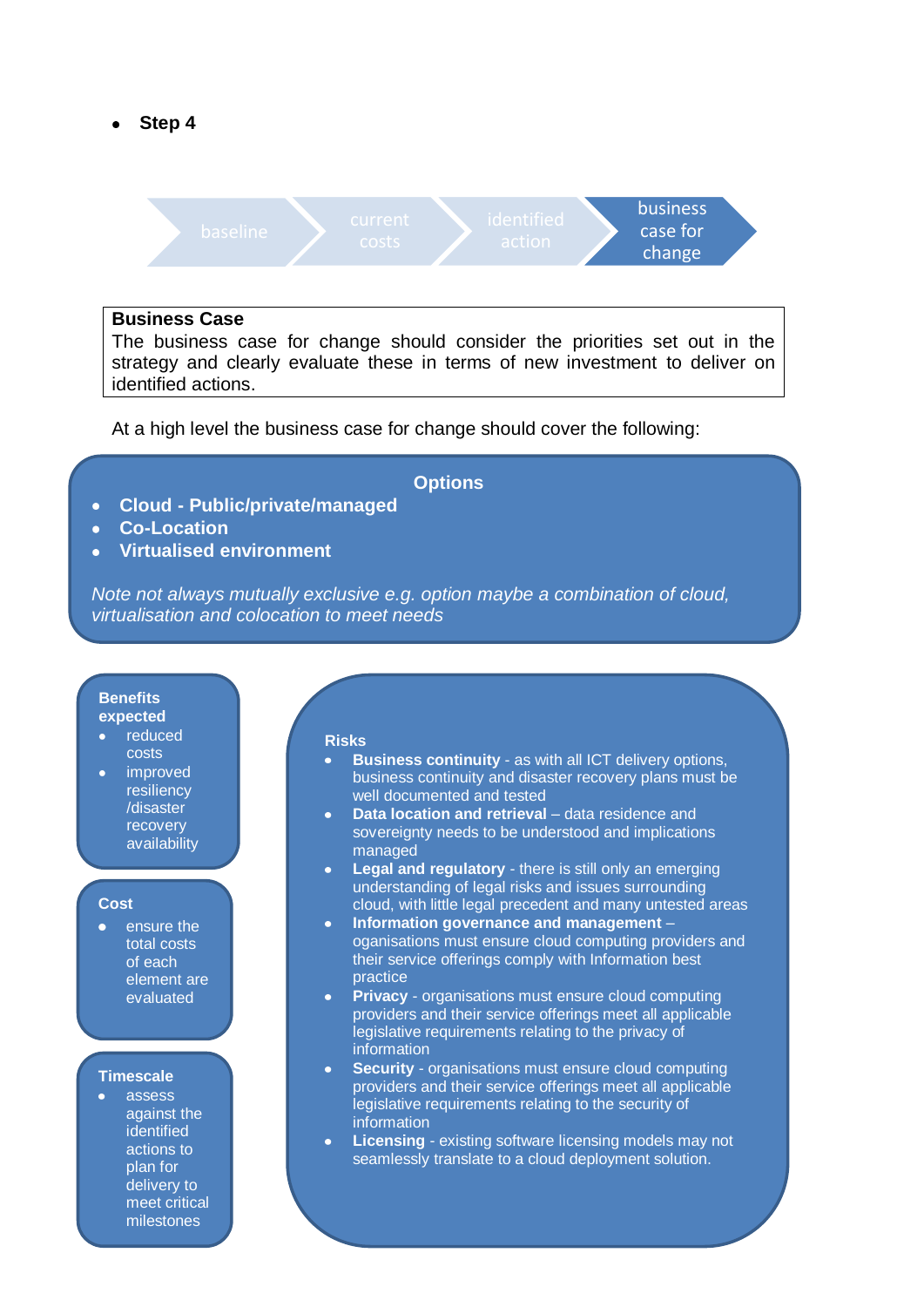# <span id="page-15-0"></span>**Relationships with other Scottish Digital Futures initiatives**

To enable a geographically neutral data centre approach to be a success a reliable and effective infrastructure needs to be in place. The Scottish Government has already recognised this and is in the process of delivering a world class digital network that will enable the public sector, businesses and the individual through a number of projects to deliver and use effective digital services that will allow them to participate in a digital world.

The projects that will deliver this are

### <span id="page-15-1"></span>*Step change 2015*

As a first step on our journey to world-class digital connectivity; this project will extend and improve our core national network so that it reaches as far as possible, as fast as possible. It will deliver future proofed and sustainable technologies, such as fibre, that will be capable of coping with significant increases in demand for access and speed in the future.

### <span id="page-15-2"></span>*Digital Scotland 2020*

This will deliver availability of next generation broadband to all by 2020. The action plan outlines a commitment to a future-proofed infrastructure that will deliver world-class digital connectivity across the whole of Scotland by 2020. This underpins an ambition for Scotland to become a world-class digital nation and requires that people living, working and visiting Scotland can communicate and connect instantly using any device, anywhere, anytime.

### <span id="page-15-3"></span>*SWAN*

The Scottish Wide Area Network (SWAN) Programme is designed to deliver a single public services network for the use of any and eventually all public service providers in Scotland; with aggregated demand delivering both cost and performance advantages. With its high capacity, resilient core infrastructure and its reach out to many public service organisations, SWAN will provide fast, secure and cost effective connectivity between data centres and cloud applications and the users, whether they are within an organisation or a consumer of the service gaining access via the Internet.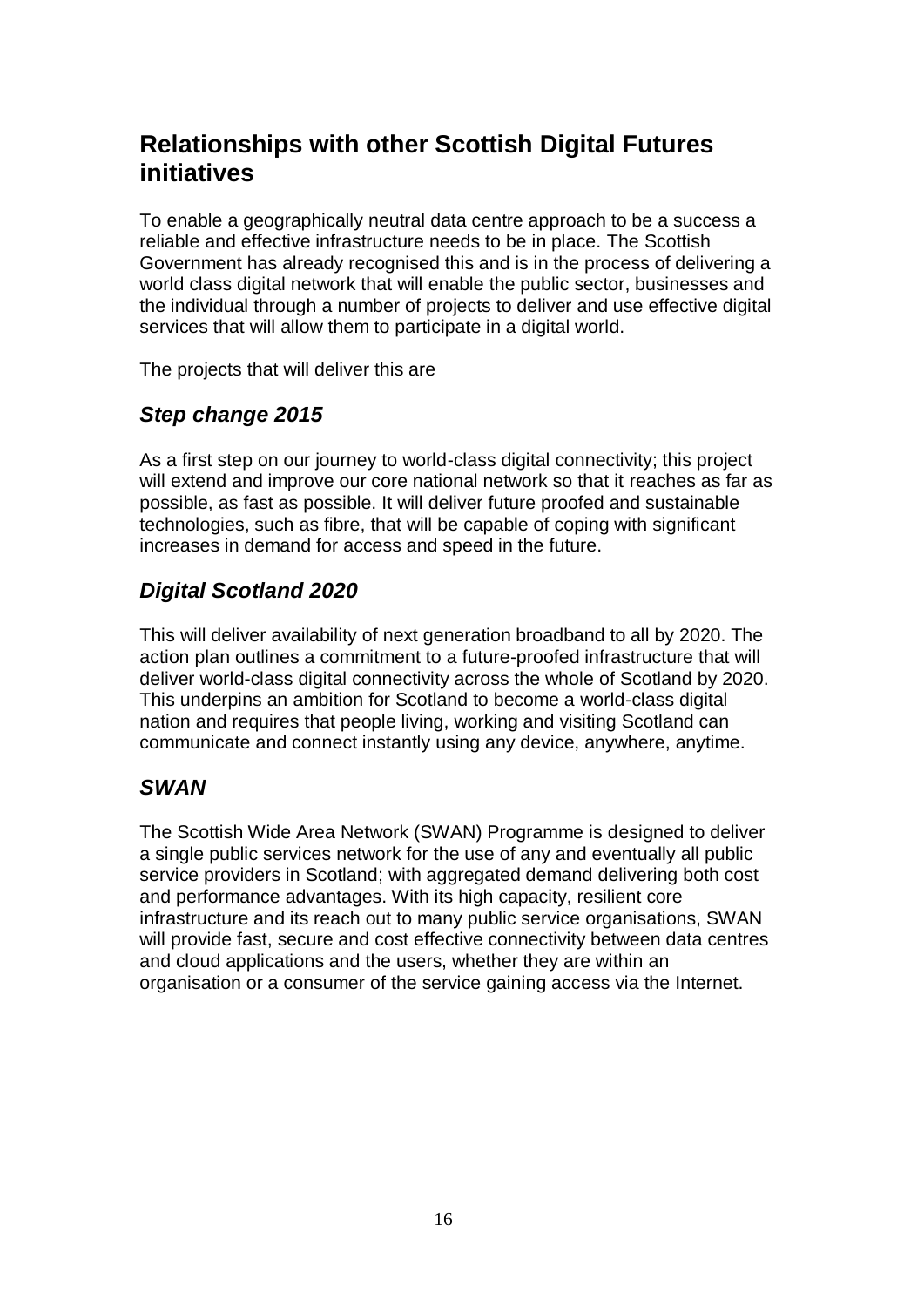# <span id="page-16-0"></span>**Implementation:**

## <span id="page-16-1"></span>*Measurement and benefits*

This strategy's implementation will deliver against the wider [Digital Public](http://www.scotland.gov.uk/Topics/Economy/digital/digitalservices/MandBframework)  [Services Measurement and Benefits Framework.](http://www.scotland.gov.uk/Topics/Economy/digital/digitalservices/MandBframework)

The Measurement and Benefits Framework contains 16 measures which provide comprehensive coverage of the main benefits areas arising from the activity set out in Scotland's Digital Future – [Delivery of Public Services](http://www.scotland.gov.uk/Publications/2012/09/6272)  Strategy.

The four score quadrants are shown in the diagram below, each of which links to key policy priority areas for the Scottish Government.

| 1) Are we meeting the needs of                                                                                                                                                                           | 2) Are we achieving financial                                                                                                         |
|----------------------------------------------------------------------------------------------------------------------------------------------------------------------------------------------------------|---------------------------------------------------------------------------------------------------------------------------------------|
| our citizens & businesses ?                                                                                                                                                                              | & carbon savings?                                                                                                                     |
| This quadrant will focus on                                                                                                                                                                              | This quadrant will focus on                                                                                                           |
| measures that show that the                                                                                                                                                                              | measures that show the                                                                                                                |
| strategy is making a                                                                                                                                                                                     | strategy is helping our ICT                                                                                                           |
| difference to things that                                                                                                                                                                                | services and the wider public                                                                                                         |
| matter to the users of public                                                                                                                                                                            | services they support,                                                                                                                |
| services and the business                                                                                                                                                                                | become more efficient in                                                                                                              |
| community.                                                                                                                                                                                               | financial and carbon terms.                                                                                                           |
| This quadrant will focus on<br>measures that show the<br>strategy is helping public sector<br>organisations share information<br>and create more seamless<br>user centric, outcome focussed<br>services. | This quadrant will focus on<br>measures that show our staff<br>have the skills, capacity and<br>support to deliver on the<br>strategy |
| 3) Are we enabling joined up                                                                                                                                                                             | 4) Are we developing our staff                                                                                                        |
| public services?                                                                                                                                                                                         | to deliver our digital ambitions?                                                                                                     |

This strategy will measure its benefits against quadrant 2 **"are we achieving financial and carbon savings?"**

There are two benefits that we will measure for all digital delivery and they are

**Benefit 10** – Our Public Bodies are saving money through increasing collaborative ICT procurement.

**Benefit 11** – We are helping to reduce Scotland's carbon footprint.

For data hosting, organisations will need to capture data to ensure we can have an understanding of the trajectory of:

- Total cost of hosting arrangements
- Carbon footprint of hosting arrangements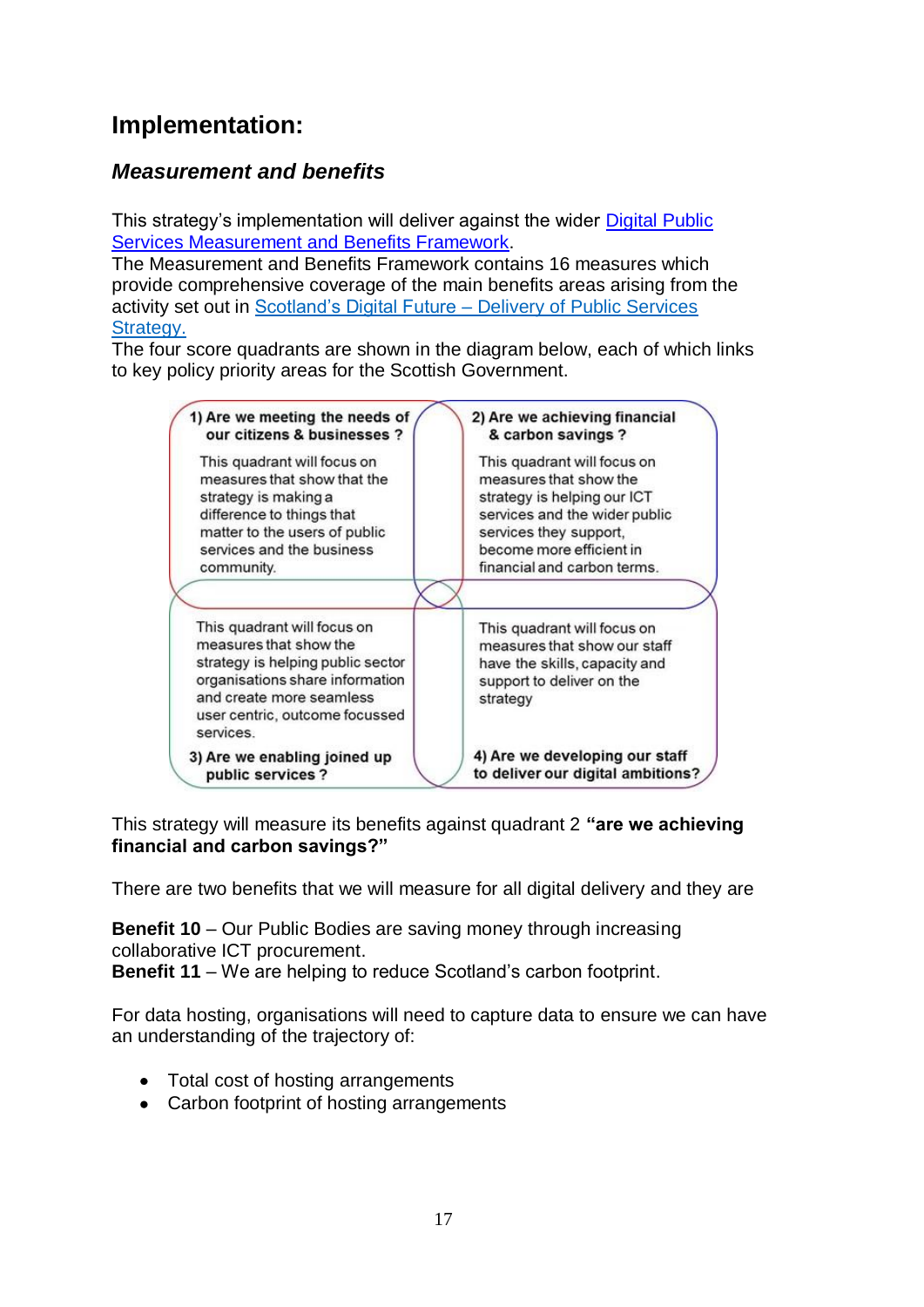Monitoring in the following areas will also support assessment of progress (though less so if a cloud service is chosen) :

- efficiency in use of power
- data centre floor space
- efficiency of data centre ICT assets
- matching of data centre ICT facilities to business need
- standardised ICT infrastructure architectures and use of new technologies
- use of cloud services

### <span id="page-17-0"></span>*Governance and implementation*

This strategy has been developed with and endorsed by the Digital Public Services Programme Board for National Level Actions and endorsed by the Digital Public Services Strategy Assurance Board. Members have committed to driving implementation across the sectors and bodies whom they represent.

It is for individual organisations to assess their own requirements, understand the cost of their activities, and take action to meet their requirements in a cost effective way. But there are important roles at national level to support this, in particular:

- to provide advice and guidance on key issues, notably use of cloud computing, but also how to assess the cost of data hosting, and the assessment of alternatives based on the decision route maps options
- ensuring that there are straightforward routes to market for cost effective and secure access to cloud computing which do not require individual organisations to build duplicate expertise (through development of appropriate procurement approaches, which should ensure that any cloud options meet the essentials in terms of security, scalability etc., and, potentially, leverage the buying power of the entire public sector)
- to provide a catalogue of existing good quality public sector data centres

It is then for individual organisations to make the most cost-effective choices that meet their business requirements.

Sector boards will monitor progress in implementing the strategy in their sectors. However, collaborative approaches to more efficient data hosting do not need to be pursued only or mainly on a sectoral basis: cross-sectoral cluster or geographic approaches can also be effective.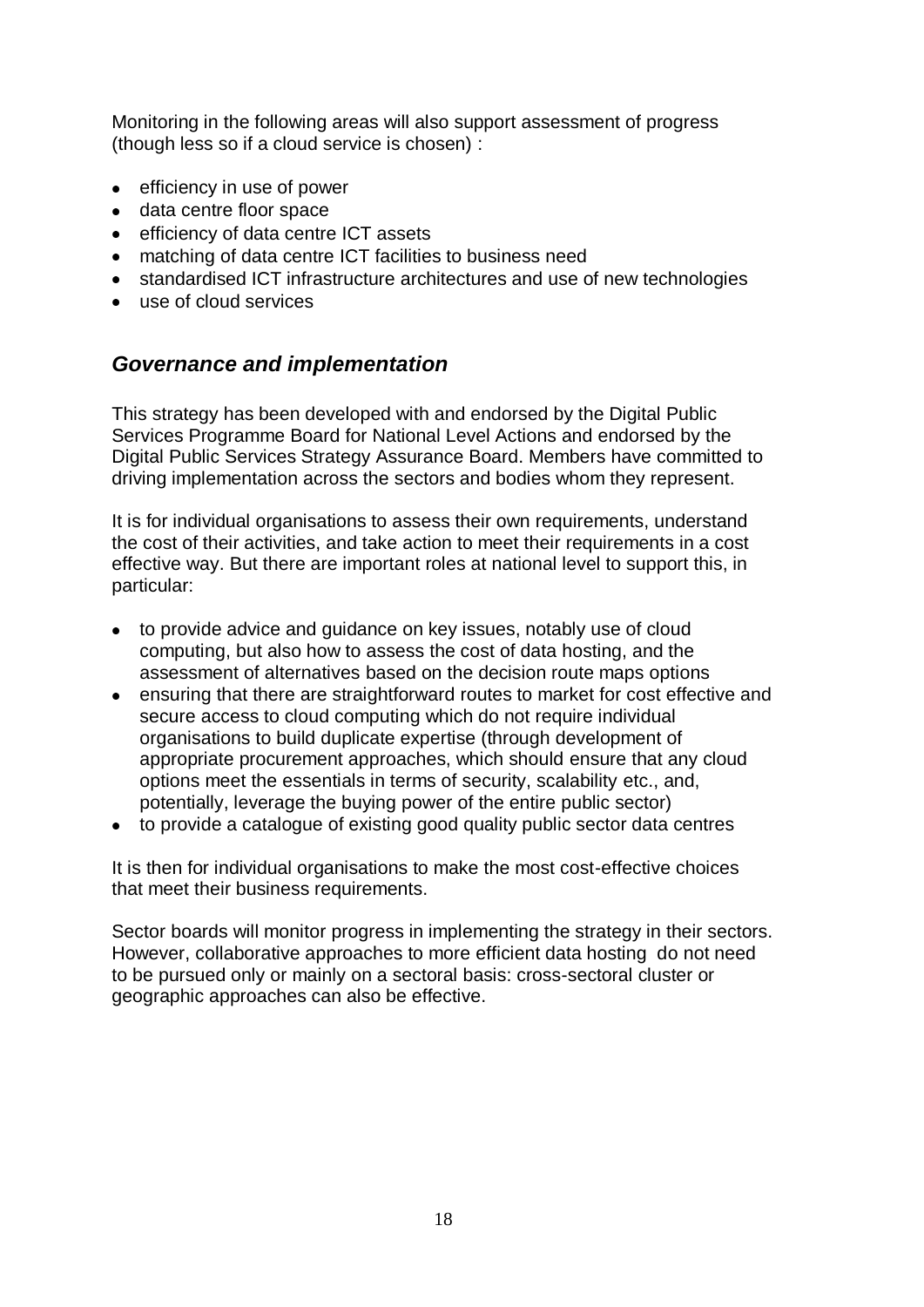Progress of sectors to consolidate data centre activities will be considered annually by the Digital Public Services Strategy Assurance Board.

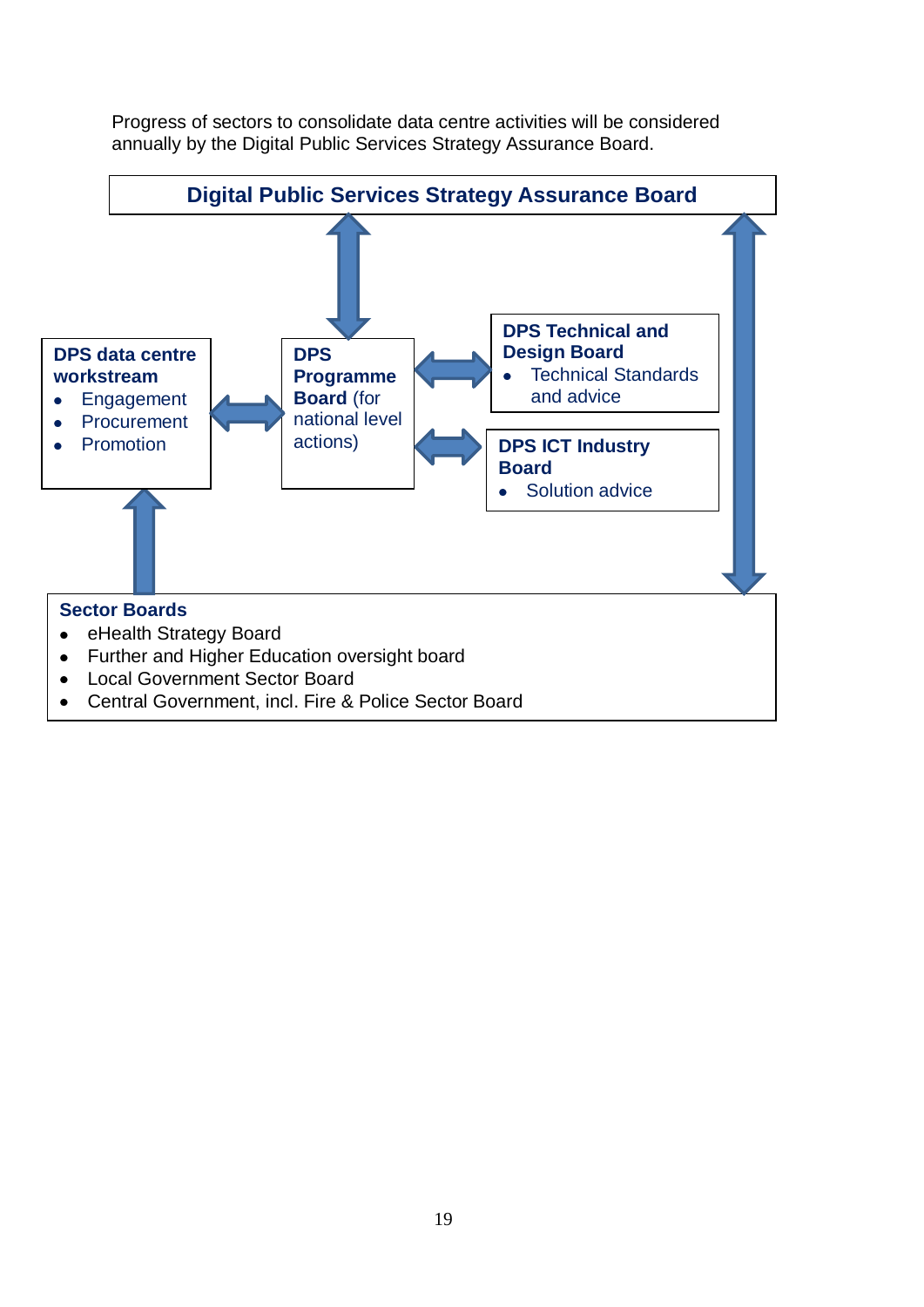# <span id="page-19-0"></span>**Our National Level Actions which will support change at sector and organisation level.**

| <b>Action</b>                                                                                                                                                                                                                                                                                                     | <b>Timescale</b>                                            |
|-------------------------------------------------------------------------------------------------------------------------------------------------------------------------------------------------------------------------------------------------------------------------------------------------------------------|-------------------------------------------------------------|
| Publish and promote the strategy, continually reviewing it to<br>maintain its effectiveness                                                                                                                                                                                                                       | April 2014                                                  |
| Publish a Scottish public sector cloud usage policy                                                                                                                                                                                                                                                               | <b>Draft April</b><br>2014,<br>final<br>version,<br>Q2 2014 |
| Publish guidance on virtualisation                                                                                                                                                                                                                                                                                | Q2, 2014                                                    |
| Identify and publicise existing Public sector data centres for co-<br>location                                                                                                                                                                                                                                    | Q2, 2014                                                    |
| Continue the work with procurement and engage further with<br>Business Strategy and ICT Leads to<br>understand demand and needs for facilities and<br>services, review procurement solutions, identify gaps,<br>and<br>put in place procurement solutions to deliver on our<br>strategy and business requirements | new<br>procurement<br>arrangements<br>by Q4 2014            |
| Continue engagement across the public sector to<br>develop the process for measurement of the benefits of<br>the strategy                                                                                                                                                                                         | Q2 2015                                                     |
| Review the strategic objectives in line with technology<br>developments and progress across the public sector                                                                                                                                                                                                     | Q1 2016                                                     |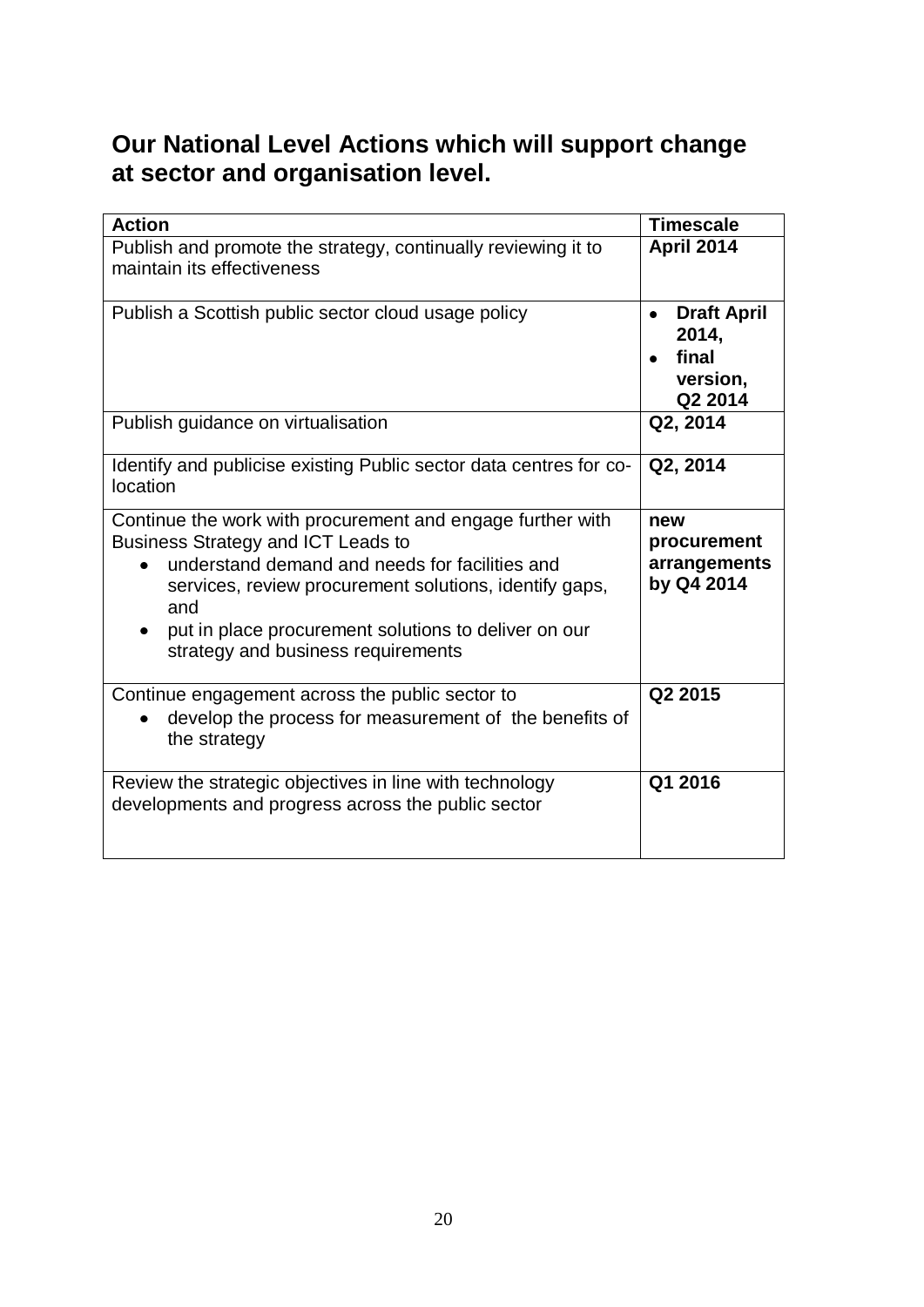# <span id="page-20-0"></span>**Annex A - Cloud Computing**

There is a lot of confusion and misunderstanding of what cloud computing means to individuals and organisations. To enable greater understanding and consistency in the language used, the Scottish public sector will adopt the US Government's [National Institute of Standards and Technology \(NIST\) definition](http://csrc.nist.gov/publications/nistpubs/800-145/SP800-145.pdf)  [of Cloud Computing.](http://csrc.nist.gov/publications/nistpubs/800-145/SP800-145.pdf)

**"Cloud computing is a model for enabling ubiquitous, convenient, ondemand network access to a shared pool of configurable computing resources (e.g., networks, servers, storage, applications, and services) that can be rapidly provisioned and released with minimal management effort or service provider interaction. This cloud model is composed of five essential characteristics, three service models, and four deployment models."**

The definitions used are intended to help those discussing cloud computing to develop a consistent framework of understanding, with common frames of reference and simple taxonomies. These are not intended to prescribe or constrain any particular method of deployment, service delivery, or business operation. A fuller explanation of the cloud model components can be found on the NIST website or in the Scottish public sector cloud policy, which can be found at the Digital Public Services web page for [data hosting and data centres.](http://www.scotland.gov.uk/Topics/Economy/digital/digitalservices/datahostingdatacentres)

| <b>Five Essential</b><br><b>Characteristics</b>                                                                                | <b>Three Service</b><br><b>Models</b>                                                                             | <b>Four Deployment</b><br><b>Models</b>                                     |
|--------------------------------------------------------------------------------------------------------------------------------|-------------------------------------------------------------------------------------------------------------------|-----------------------------------------------------------------------------|
| • On-demand self-<br>service<br>• Broad network<br>access<br>• Resource pooling<br>• Rapid elasticity<br>• Measured<br>service | • Software as a<br>Service (SaaS)<br>• Platform as a<br>Service (PaaS<br>• Infrastructure as<br>a Service (laaS). | • Private cloud<br>• Community<br>cloud<br>• Public cloud<br>• Hybrid cloud |

## **Advantages of Cloud Computing**

Cloud computing offers numerous advantages both to end users and organisations of all sizes. One of the biggest advantages is that you would no longer have to support some or all of your ICT infrastructure. As this responsibility is removed it allows organisations to focus on their core business.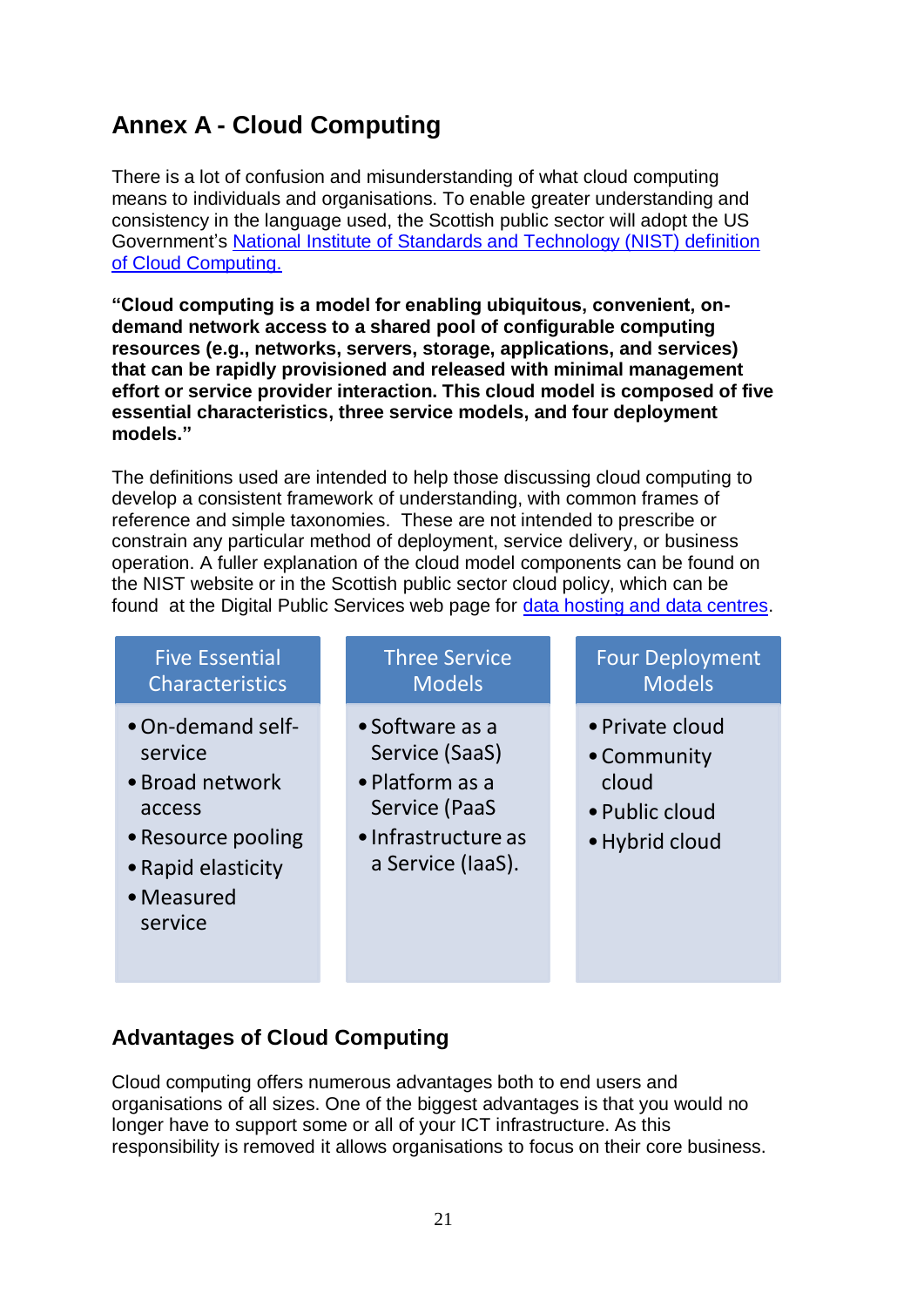Some of the other benefits include: reduced costs, scalability, energy efficient, more resilient and quicker deployment.

### **Cloud Computing- Challenges to Consider**

As made clear from the above, cloud computing is a tool that offers enormous benefits to its adopters. However, being a tool, it also comes with some challenges when deploying in a public sector environment. Some of the challenges organisations must consider include: security and privacy, vendor tie in and other contractual agreements.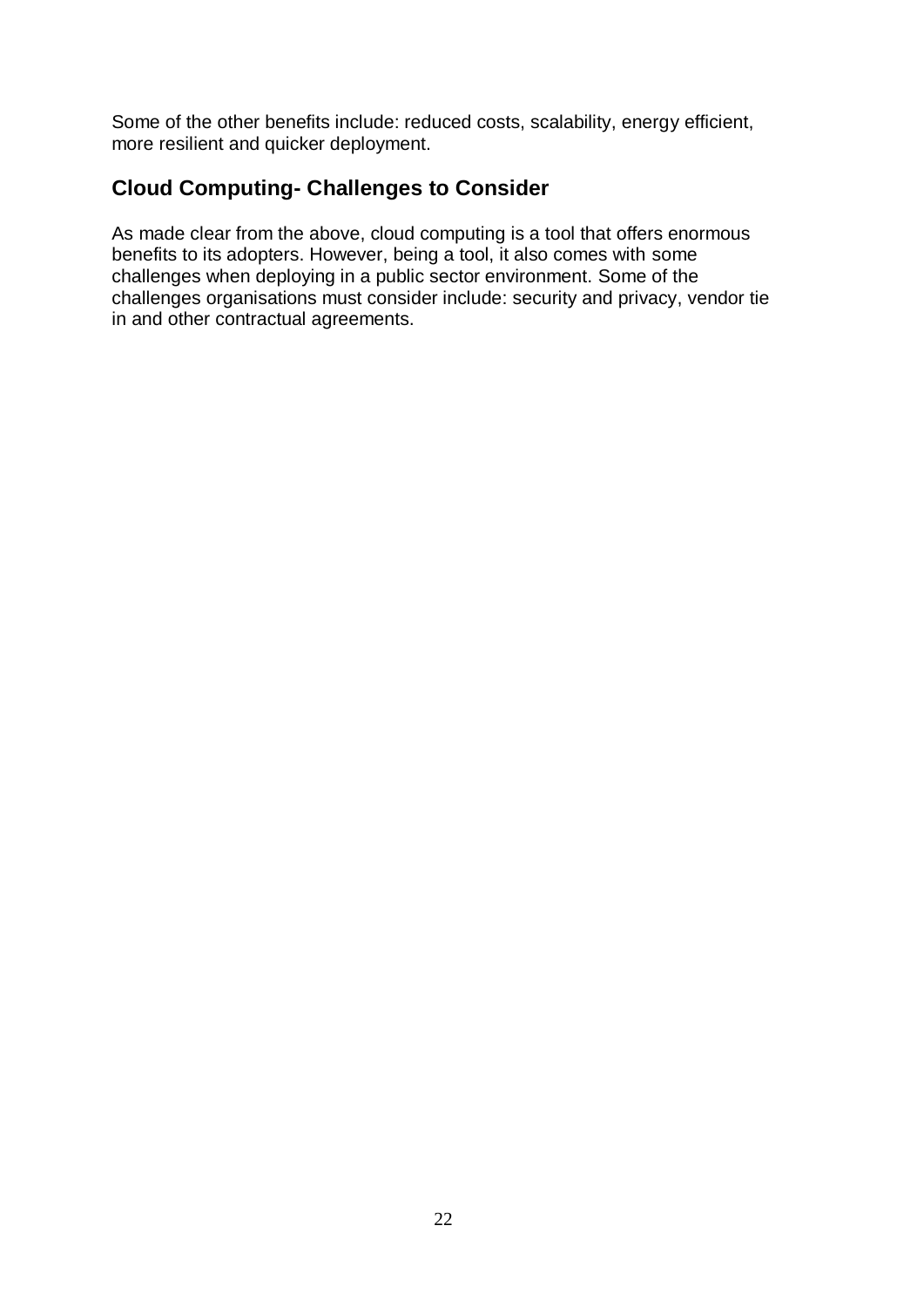# <span id="page-22-0"></span>**Annex B - Virtualisation**

Virtualisation allows multiple operating systems to each be run in a protected environment on a single physical server. Traditionally, in order to minimise issues which may arise due to conflicts between applications, many organisations deployed each different application to a different physical server. This can simplify management and deployment issues, but comes at the cost of a large number of servers, many of which may be significantly underutilised. By using virtualisation technologies, applications can be consolidated onto fewer physical systems, but can still be deployed in their own operating system environment and enjoy the benefits of the one application–one environment approach.

From a data centre point of view, this technology can therefore bring significant savings in space, power-usage, heat, and remote management. Virtual servers can also provide benefits in allowing for rapid establishment and reestablishment of testing environments, support for load balancing, and enabling simple and rapid provisioning of servers and systems on demand.

Virtualisation technologies are having and will continue to have a substantial impact on the delivery of ICT services and systems, and will be a key technology in rationalising and consolidating ICT services and investments. In addition to the data centre related savings from reduced hardware devices, virtualisation can dramatically reduce or even eliminate the time taken to commission a new server environment and can allow for greater utilisation of hardware resources.

### **Challenges to consider**

It is important to understand the limitations and extent of existing licensing agreements with suppliers. Virtualisation maybe out with the scope of the existing agreements and therefore may result in additional cost being incurred.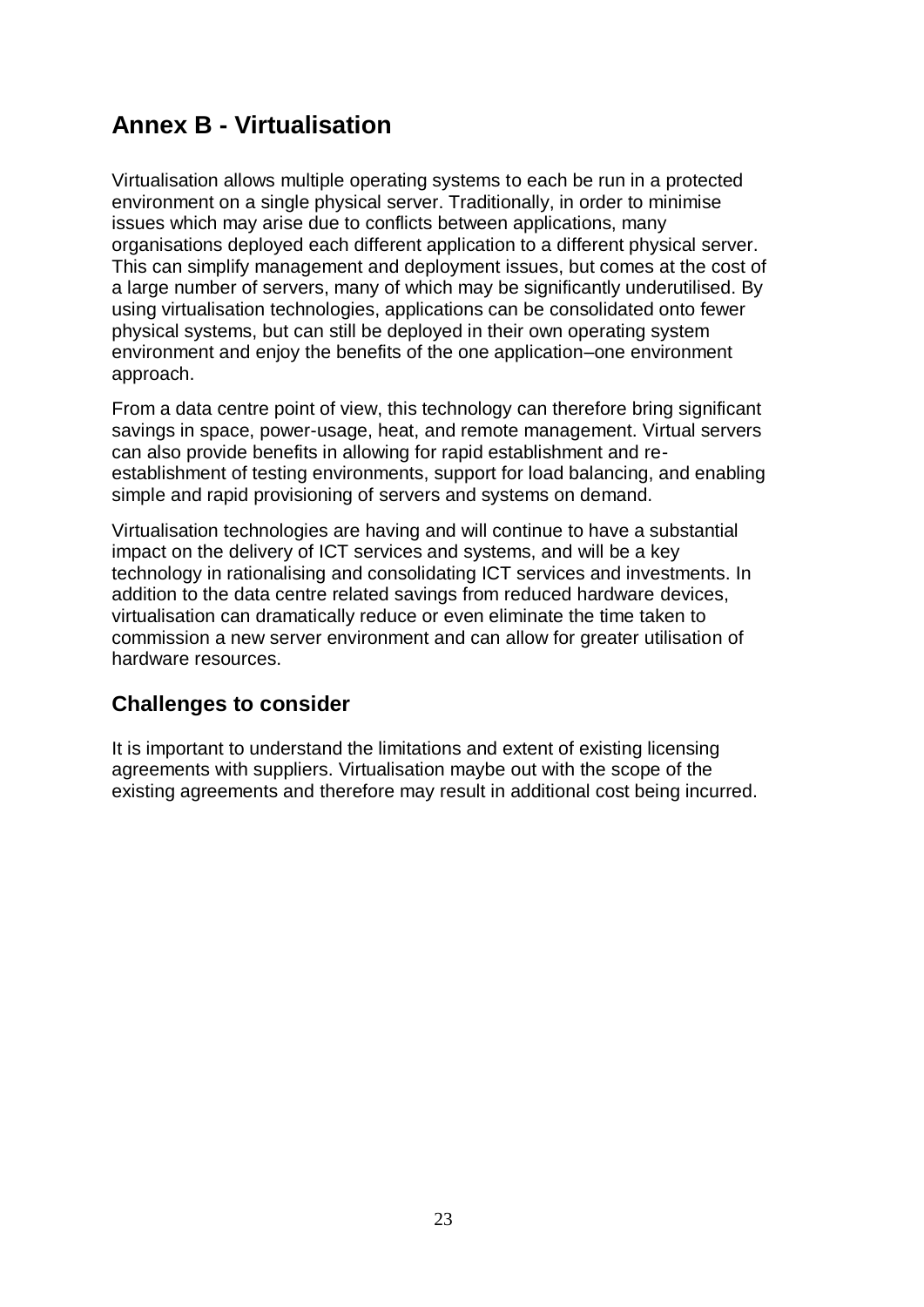# <span id="page-23-0"></span>**Annex C - Environmental Standards and PUE**

### **Energy use and environmental impact**

It is well recognised that data centres are large consumers of energy, the main areas are IT power and ancillary/cooling power.

The approaches to reduce these costs are expensive and for many organisations prohibitive.

Organisations can reduce the impact of their activities on the

| <b>IT process</b><br>(rack) power<br>for | <b>Facility (ancillary/cooling power</b><br>for non IT resource |  |
|------------------------------------------|-----------------------------------------------------------------|--|
| servers,                                 | Lighting                                                        |  |
| storage<br>equipment,                    | Cooling                                                         |  |
| telco<br>equipment,                      | Heating                                                         |  |
| network<br>equipment,                    | ventilation                                                     |  |
| Etc.                                     | Computer room air conditioners                                  |  |
|                                          | Battery backup (UPS)                                            |  |
|                                          | Power distributors                                              |  |
|                                          | etc.                                                            |  |

environment by taking advantage of the various deployment methods in this strategy.

- **Cloud** computing providers invest in large-scale data centres that offer organisations a greener alternative to that in which they can deliver themselves.
- Organisations can share the cost of energy consumption through the colocation (**consolidation**) of their servers and hosting them in a reduced number of facilities.
- Another method of reducing the amount of energy consumed is through the **virtualisation** of servers where appropriate.

The only credible and widely accepted energy performance rating system for data centres used was introduced by The Green Grid who developed a standard

to calculate how much power is being used by the IT equipment in a data centre in relationship to the power used to cool and run the data centre.

This recognised standard is known as the PUE (Power Usage Effectiveness) rating where the most efficient score is 1.

| <b>PUE</b> rating | Level of<br><b>Efficiency</b> |
|-------------------|-------------------------------|
| >3                | <b>Very Inefficient</b>       |
| 2.5               | <b>Inefficient</b>            |
| $\mathcal{P}$     | <b>Average</b>                |
| 1.5               | <b>Efficient</b>              |
| < 1.2             | <b>Very Efficient</b>         |

<span id="page-23-1"></span>The rating is calculated by dividing the total data centre load by the IT load.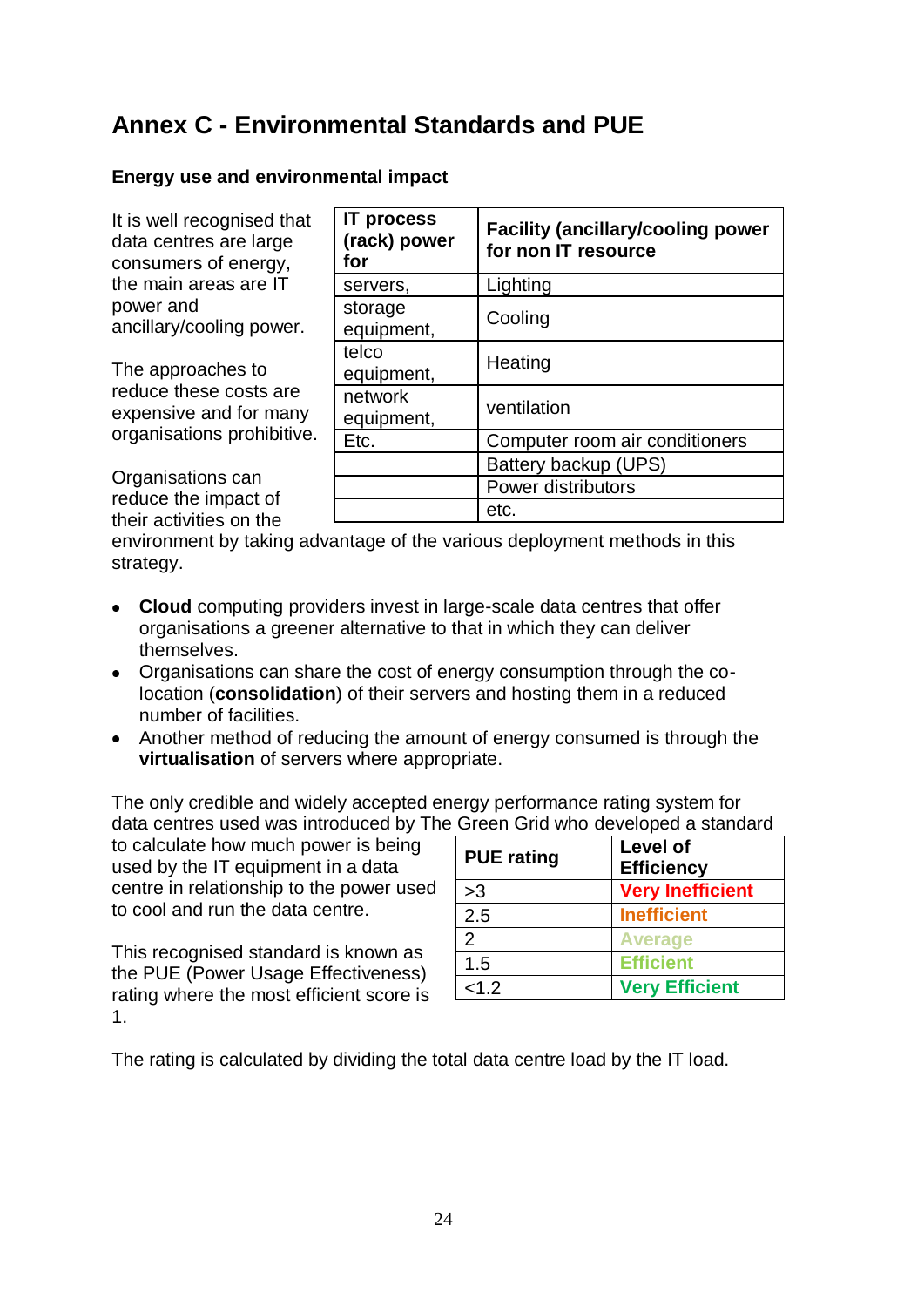# <span id="page-24-0"></span>**Annex D - Tier Classification**

The Uptime Institute who is recognised as the global data centre authority has a widely accepted tiered classification system. This system is an industry standard approach to data centre infrastructure functionality to address common benchmarking standard needs for data centres. It is a four tier system that provides a simple and effective means for identifying different data centre site infrastructure design topologies.

| Tier <sub>1</sub>                                                          | <b>Tier 2</b>                                        |
|----------------------------------------------------------------------------|------------------------------------------------------|
| •Susceptible to disruptions from<br>both planned and unplanned<br>activity | •Less susceptible to disruption                      |
| •Single path for power and cooling<br>disruption                           | •Single path for power and cooling<br>disruption     |
| •no redundant components (N)                                               | $\cdot$ includes redundant components (N+1)          |
| •UPS or generator                                                          | . Includes raised floor, UPS and generator           |
| *Annual downtime 28.8 hours                                                | •Annual downtime 22 hours                            |
| •completely shut down for<br>maintenance                                   | •Maintenance requires some processing<br>downtime    |
| *Possible to provide 99.671%<br>availability                               | •Possible to provide 99.741% availability            |
| <b>Tier 3</b>                                                              | <b>Tier 4</b>                                        |
| •planned activity without<br>disrupting operation                          | •Planned activity does not disrupt critical<br>load  |
| •unplanned events will still cause<br>disruption                           | • data centre can sustain at least one worst<br>case |
| •Multiple power and cooling paths<br>- one active                          | •unplanned event causes no critical load<br>impact   |
| •includes redundant components<br>$(N+1)$                                  | •Multiple active power and cooling paths             |
| ·Includes raised floor                                                     | •includes redundant components (2(N+1))              |
| •Annual downtime 1.6 hours                                                 | •Annual downtime of 0.4 hours                        |
| •carry load on one path while                                              | •Possible to provide 99.995% availability            |
| •performing maintenance on the<br>other                                    |                                                      |
| *Possible to provide 99.982%<br>availability                               |                                                      |

The four tiers, as classified by the Uptime Institute are as follows:

*NOTE: The difference between 99.982% (T3) and 99.995% (T4), 0.013%, while seemingly nominal, it could be significant depending on the application. Looking at one year or 525,600 minutes, in expectation, T3 will be unavailable 94.608 minutes whereas T4 will only be unavailable 26.28 minutes. Therefore, T4 in a year will be available for an expected 68.328 more minutes than T3. Similarly, a T3 data centre would be expected to be 22.6 hrs. more available than a T2.*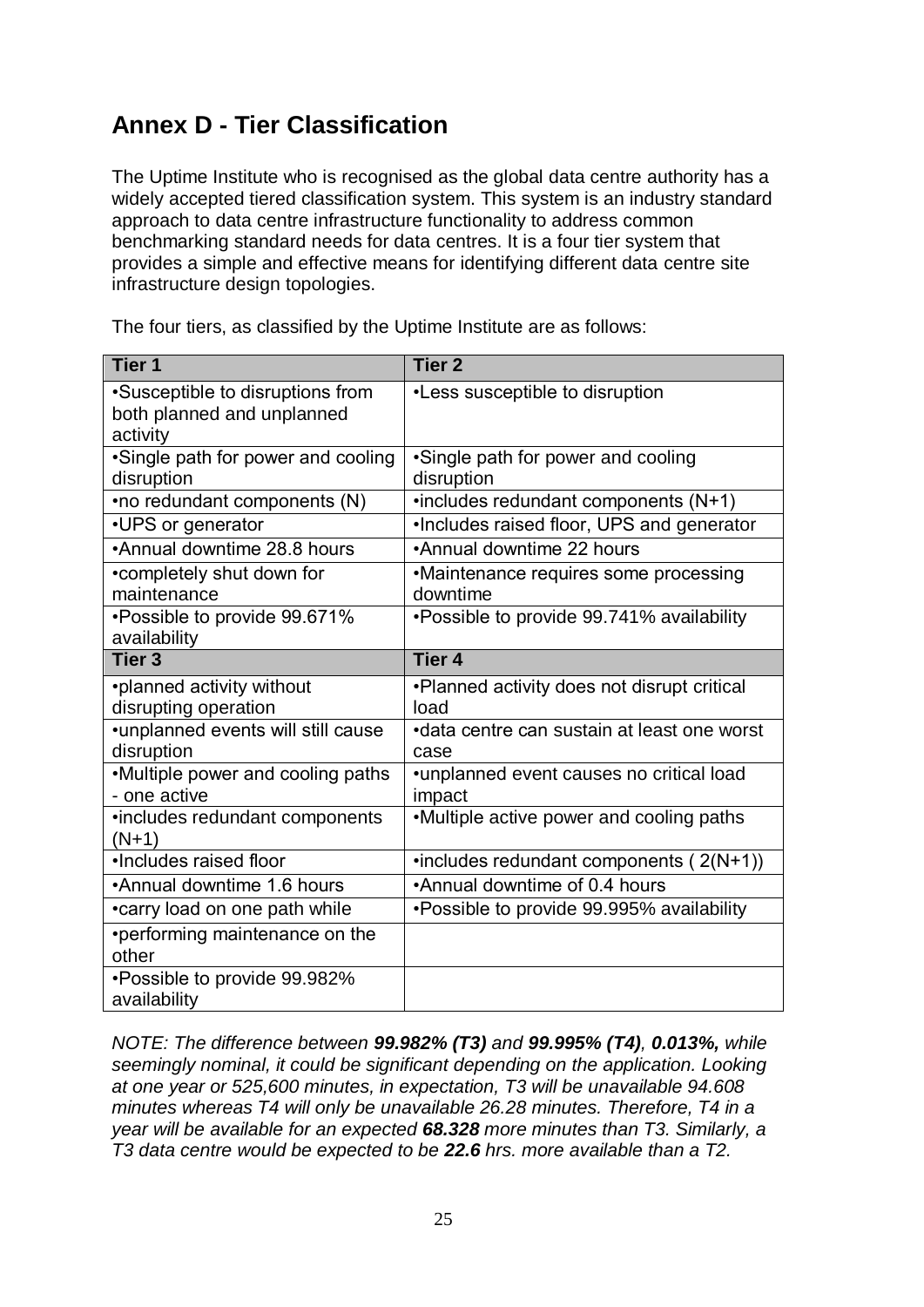# <span id="page-25-0"></span>**Annex E - Public Sector Data Centre standard**

Data centres that are used by public sector organisations should meet a minimum standard that is capable of delivering efficient, reliable and highly available services. Some of the standard you should consider when looking at hosting options are:

### **Security**

Built to comply with **ISO27001** Information Security Standards.

### **Physical security**

One aspect of data centres which is often implemented at a low standard in many public sector-built data centres and computer rooms is physical security. As organisations move to provide appropriate protection of security classified material, delivering this and other security and protection requirements is increasingly expensive and prohibitive on an organisation by organisation basis.

Any Scottish public sector data centres that continue to be used will be designed, constructed and operated to meet the security requirements as demanded by the classification of the information and infrastructure they are required to support.

### **Support for business continuity and disaster recovery capabilities**

A number of data centres provide some level of internal resilience and fault tolerance and this is measured by a tier rating (see [Annex D\)](#page-23-1), However many existing public sector data centres are not of a sufficient standard to be considered capable of sustained continuous operation in the event of a disaster, major or otherwise.

Ensuring ICT systems can support continuous business operation is an area of increasing concern, any move to a new infrastructure must have disaster recovery capability built in from the outset.

### **Environment**

- certified to the **ISO14001** standard
- PUE rating  $-1.8$  or less

### **Best Practice**

• [Code of Conduct on Data Centres](http://iet.jrc.ec.europa.eu/energyefficiency/sites/energyefficiency/files/introductory_guide_v2.0.2.r.pdf) Energy Efficiency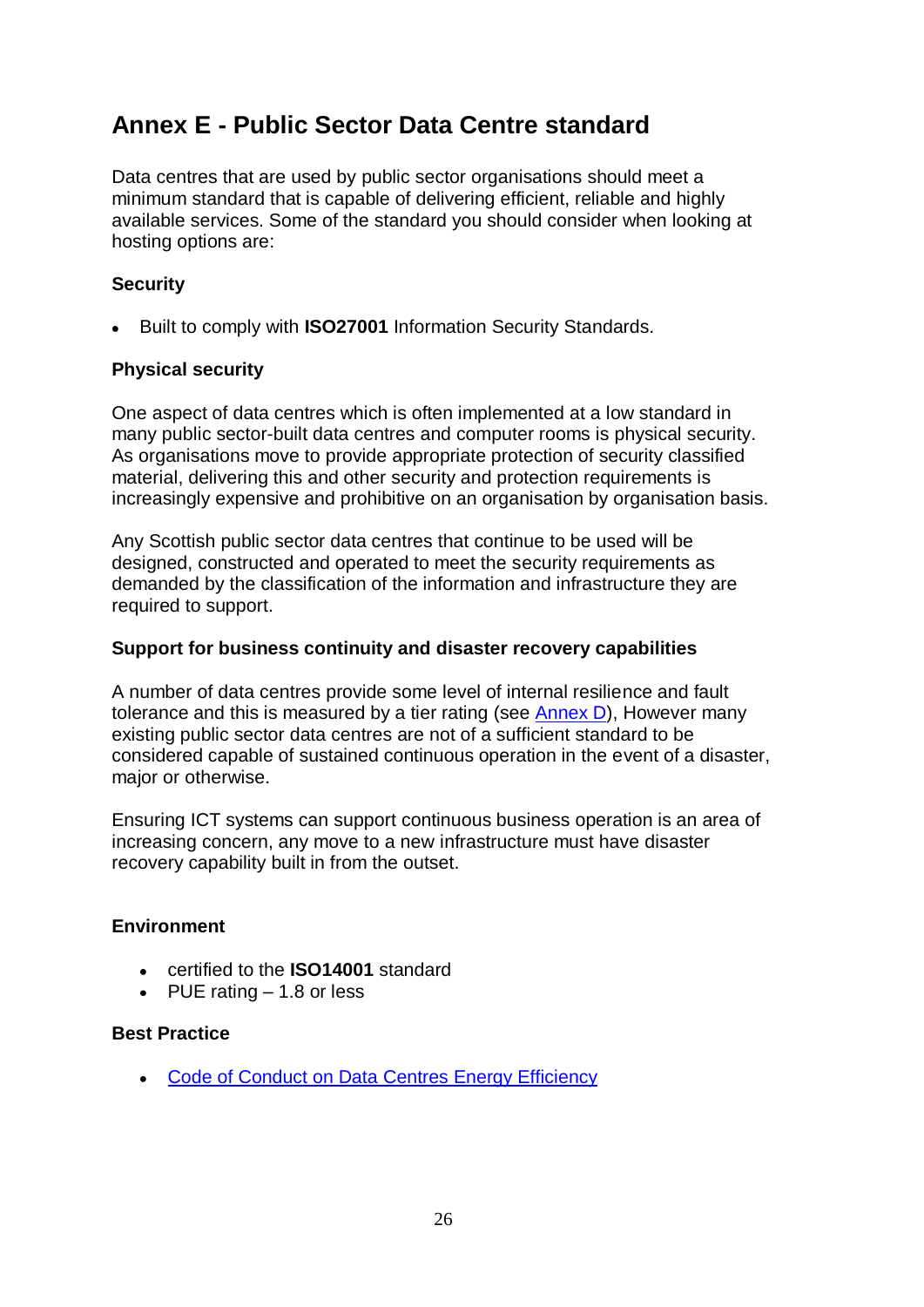# **Annex F - Internal Service Model for the public sector**

<span id="page-26-0"></span>

| <b>Service</b><br><b>Model</b> | <b>Advantages</b>                                                                                                                                                                                                                                                                                                                                                                                                                                                                                                                                                   | <b>Disadvantages</b>                                                                                                                                                                                                                                                                                                                                                                                         | <b>Exemplar</b>                                                                                                                                                                                                                                                                                                                                                                                                                                                                                                                                                                                                                                                                                                                                                                                                                                                                                                                                                                                                                                                                                                                                                                                                 |
|--------------------------------|---------------------------------------------------------------------------------------------------------------------------------------------------------------------------------------------------------------------------------------------------------------------------------------------------------------------------------------------------------------------------------------------------------------------------------------------------------------------------------------------------------------------------------------------------------------------|--------------------------------------------------------------------------------------------------------------------------------------------------------------------------------------------------------------------------------------------------------------------------------------------------------------------------------------------------------------------------------------------------------------|-----------------------------------------------------------------------------------------------------------------------------------------------------------------------------------------------------------------------------------------------------------------------------------------------------------------------------------------------------------------------------------------------------------------------------------------------------------------------------------------------------------------------------------------------------------------------------------------------------------------------------------------------------------------------------------------------------------------------------------------------------------------------------------------------------------------------------------------------------------------------------------------------------------------------------------------------------------------------------------------------------------------------------------------------------------------------------------------------------------------------------------------------------------------------------------------------------------------|
| <b>Internal IT</b>             | network connectivity. They also have their own ICT resource to manage the facility.<br>purpose built for an<br>organisations own<br>business requirements<br>and systems<br>organisations retain full<br>$\bullet$<br>control and flexibility in<br>how they set-up and<br>operate their servers<br>organisations can<br>implement their own risk<br>management policies<br>without the worry about<br>the stability or reliability of<br>the provider<br>organisation with ICT<br>spread over multiple<br>locations can benefit from<br>consolidating in one place | lack of scalability -<br>$\bullet$<br>potential space<br>limitations as business<br>demand grows and<br>additional server<br>capacity is required.<br>high costs $-$<br>$\bullet$<br>employ/train<br>specialist ICT staff in<br>every discipline<br>servers and spare<br>capacity that are not<br>being utilised cost<br>money to purchase<br>and run<br>energy prices are<br>increasingly more<br>expensive | A facility owned by an organisation for running their own ICT functions where they own and manage the facility including<br>servers, racks, power, UPS, air conditioning, fire detection prevention and suppression, monitoring and alerting, security and<br>University of St. Andrews Data Centre Consolidation<br>The University of St Andrews underwent a data centre initiative<br>to replace ageing legacy facilities with an efficient, reliable and<br>scalable facility<br>St. Andrews university currently run<br>that would support<br>their data centre at a PUE of 1.34<br>its dedication to<br>and have a target to run their data<br>academic<br>centre at less than 1.2. through further<br>excellence for<br>programmes of virtualisation and shared<br>more than 8,000<br>and managed services. They will save<br>students in around<br>over 10 years, £1,400,000 and a<br>160 buildings and<br>reduction of 6.8m Kg CO2 emissions.<br>with over 2,100<br>staff.<br>At the time the University had 50 campus locations for servers<br>with no fit for purpose server rooms.<br>A working party of internal stakeholders and external<br>consulting engineers produced a business case for the |
|                                | direct IT personnel<br>$\bullet$<br>accountable to the<br>organisation<br>upgrades to new<br>$\bullet$<br>technology can be carried                                                                                                                                                                                                                                                                                                                                                                                                                                 |                                                                                                                                                                                                                                                                                                                                                                                                              | construction of primary and secondary data centres in order to<br>underpin reliable service delivery. At every stage of the<br>process, energy efficiency was pushed and design decisions<br>taken to minimize overall power consumption. Key parts of the<br>design philosophy are free cooling, fully enclosed hot and cold                                                                                                                                                                                                                                                                                                                                                                                                                                                                                                                                                                                                                                                                                                                                                                                                                                                                                   |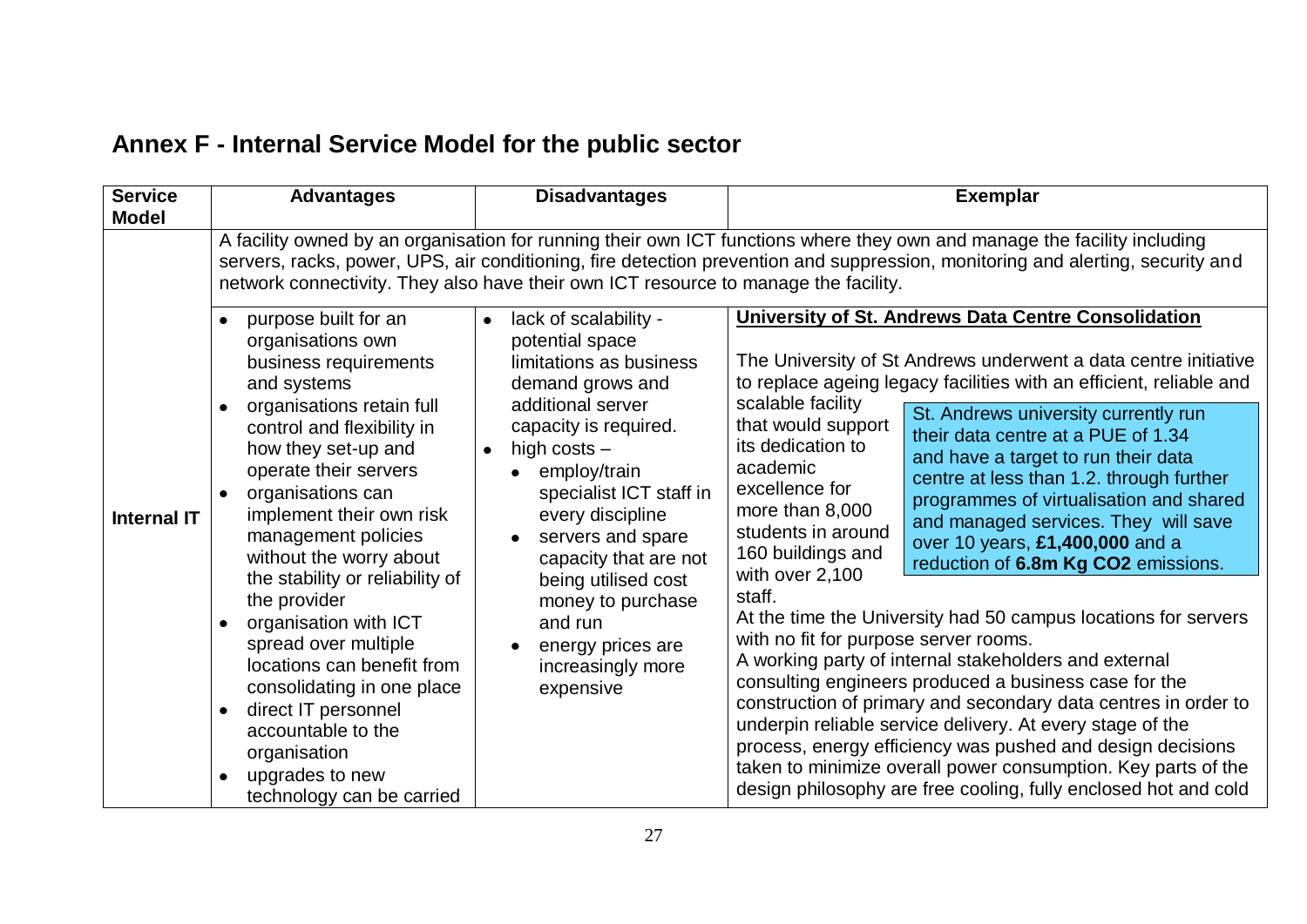| out at the pace you need     | air paths & ability to reuse the waste heat generated by the     |
|------------------------------|------------------------------------------------------------------|
| to go at, as slow or as fast | computing facility. The facility has a design for a full-load    |
| as you like                  | annualised PUE of 1.2. From an infrastructure perspective, the   |
|                              | high efficiency of operation is underpinned by extensive         |
|                              | telemetry of the datacentre, allowing optimisation of the        |
|                              | equipment.                                                       |
|                              | Running parallel with the population of the data centre, a path  |
|                              | of increased virtualization and use of shared and managed        |
|                              | services to reduce the footprint was undertaken, with great      |
|                              | success.                                                         |
|                              | The project delivered all the expected benefits and will deliver |
|                              | calculated savings against sector average of £1.4m over 10       |
|                              | years, a reduction of 6.8m kg CO2 emissions and is a stepping    |
|                              | stone to the University's aspiration to Carbon Neutrality for    |
|                              | Power.                                                           |
|                              | Further improvement works are earmarked to optimise the          |
|                              | PUE for part-load operations and reduce annual operating         |
|                              | costs by a further £10K.                                         |
|                              | The data centre has been awarded the BCS CEEDA Gold              |
|                              | award.                                                           |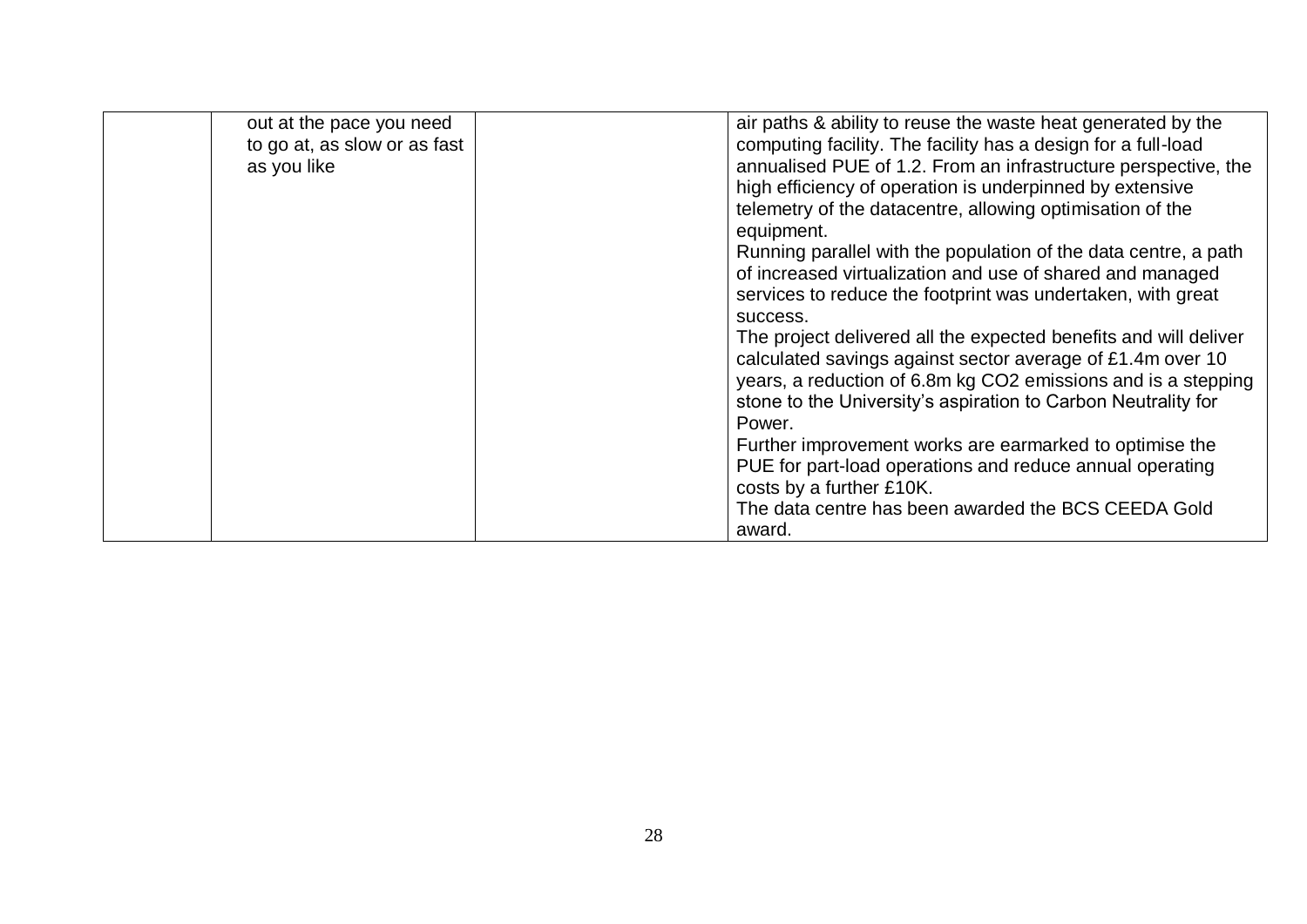# **Annex G - Co-Location Service Model for the public sector**

<span id="page-28-0"></span>

| <b>Service</b>  | <b>Advantages</b>                                                                                                                                                                                                                                                            | <b>Disadvantages</b>                                                                                                                                                                                             | <b>Exemplar</b>                                                                                                                                                                                                                                                                                                                                                                                                                                                                                                                                                                     |
|-----------------|------------------------------------------------------------------------------------------------------------------------------------------------------------------------------------------------------------------------------------------------------------------------------|------------------------------------------------------------------------------------------------------------------------------------------------------------------------------------------------------------------|-------------------------------------------------------------------------------------------------------------------------------------------------------------------------------------------------------------------------------------------------------------------------------------------------------------------------------------------------------------------------------------------------------------------------------------------------------------------------------------------------------------------------------------------------------------------------------------|
| <b>Model</b>    | racks, power distribution unit and ICT resource to manage the server.<br>greater amount of                                                                                                                                                                                   | initial start-up costs                                                                                                                                                                                           | Co-location hosting allows a business to still own their own server equipment; however, instead of storing it in their own data<br>centre, they instead are able to store it in rented space in a colocation hosting centre. This facility provides the infrastructure<br>to run an ICT service where it typically provides, the building, power, UPS, air conditioning, fire detection prevention and<br>suppression, monitoring and alerting, security and network connectivity. The client organisation will provide their own servers,<br><b>Scottish Prison Services (SPS)</b> |
| Co-<br>Location | bandwidth is available<br>no large capital expense<br>that you would need for a<br>new data centre facility or<br>expansion, or renovation<br>of an existing facility<br>your server is stored in a<br>secure location<br>greener ICT -<br>organisations can reduce          | can be high<br>organisations must<br>purchase their own<br>equipment<br>locating to a co-lo data<br>centre near an<br>organisations main<br>location could be<br>difficult<br>maintenance to server              | Scottish Prison Services had an ageing internal ICT facility and<br>an unreliable expensive offsite disaster recovery function all of<br>which created a number of risks for the organisation in terms of<br>continuity and operations.<br>The nature of the organisation and the sensitivity of their data<br>was the driver to implementing a co-location model as it also<br>avoided the cost of upgrading the existing environment and<br>power consumption estimated at £20m.                                                                                                  |
|                 | their carbon footprints as<br>number of individual data<br>centres is reduced<br>ICT staff can be focussed<br>on service delivery and<br>not side-lined by<br>maintenance<br>organisations can quickly<br>$\bullet$<br>meet increase in demand<br>by renting additional rack | must be performed off-<br>site at data centre<br><b>location</b><br>time restrictions at<br>data centre might<br>make access for<br>maintenance less<br>convenient<br>organisations are still<br>responsible for | The solution was to host their primary facility at the Scottish<br>Government data centre at Saughton House and their<br>secondary facility at South Lanarkshire Council's data centre in<br>Hamilton.<br>The solution reused services that were already in existence in<br>terms of infrastructure (cooling, fire suppression systems,<br>power etc.), security and monitoring and allowed SPS to<br>concentrate their resources on the virtualisation of their server<br>estate to further reduce their costs on hardware, power and                                              |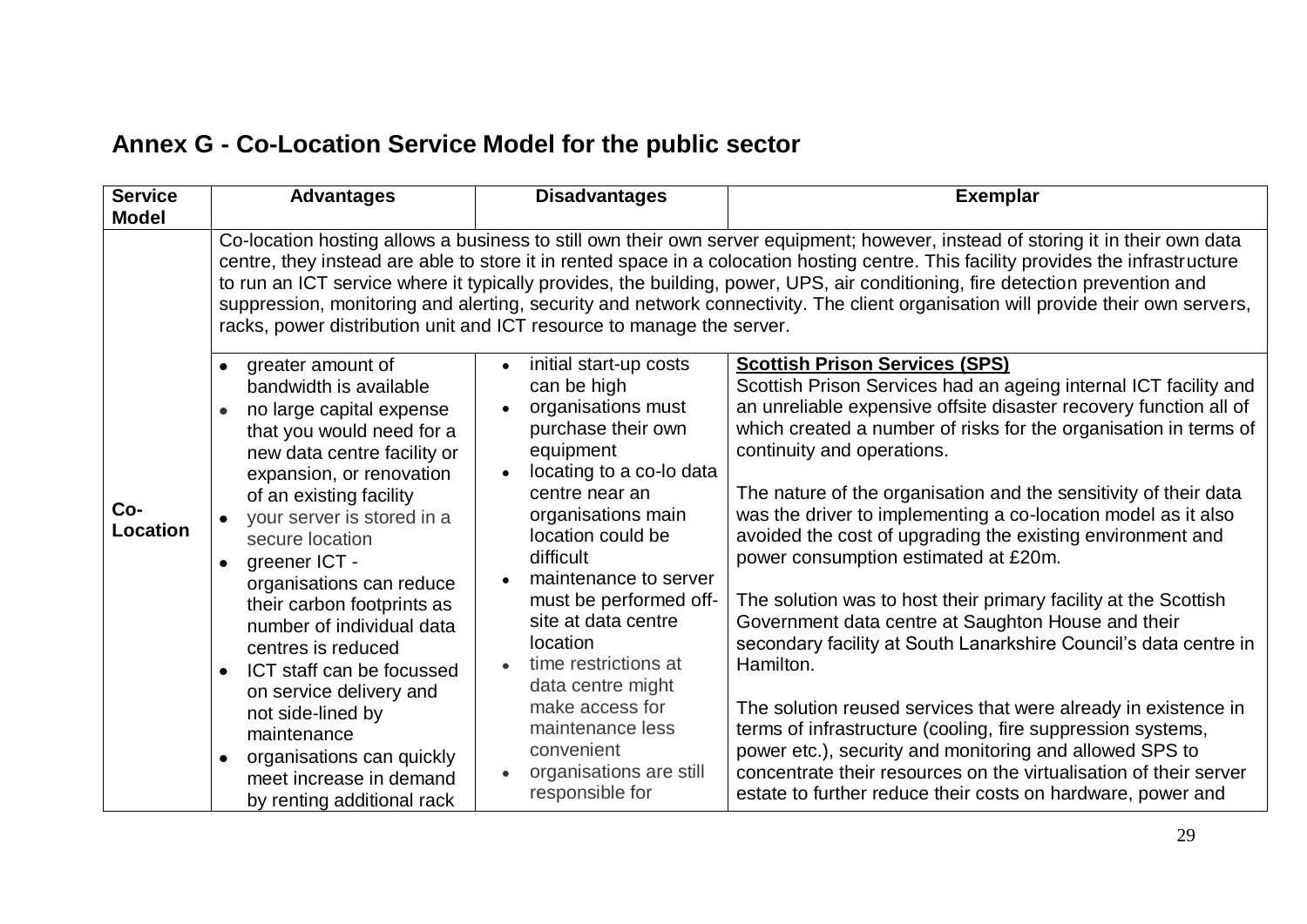| 24 hour technical support<br>servers<br>in the event of outage<br>problems<br>staff<br>optimised connectivity to<br>$\bullet$<br>ensure network availability<br>by dealing with congestion<br>and other problems in real<br>time<br>full 24/7 CCTV, motion<br>$\bullet$<br>detectors, fire protection<br>etc.<br>secure controlled access<br>$\bullet$<br>to the server room<br>reducing risk of malicious<br>interference<br>business?<br>neutral then<br>connectivity from<br>some<br>telecommunications<br>carriers may not be<br>supported | the secondary site to provide more live services such as an<br>additional live internet link and also to have fewer single points<br>organisations still need<br>to employ skilled ICT<br>of failure and a higher status in terms of national emergency as<br>they are now a critical facility.<br>scalability can be<br>problematic as it can<br>be difficult to scale<br>down if locked into<br>time-bound contracts<br>security can also be a<br>drawback as there can<br>be privacy issues with<br>data being kept off site<br>risk management may<br>also be an issue -<br>what happens if the<br>provider goes out of<br>host is not carrier |
|------------------------------------------------------------------------------------------------------------------------------------------------------------------------------------------------------------------------------------------------------------------------------------------------------------------------------------------------------------------------------------------------------------------------------------------------------------------------------------------------------------------------------------------------|----------------------------------------------------------------------------------------------------------------------------------------------------------------------------------------------------------------------------------------------------------------------------------------------------------------------------------------------------------------------------------------------------------------------------------------------------------------------------------------------------------------------------------------------------------------------------------------------------------------------------------------------------|
|------------------------------------------------------------------------------------------------------------------------------------------------------------------------------------------------------------------------------------------------------------------------------------------------------------------------------------------------------------------------------------------------------------------------------------------------------------------------------------------------------------------------------------------------|----------------------------------------------------------------------------------------------------------------------------------------------------------------------------------------------------------------------------------------------------------------------------------------------------------------------------------------------------------------------------------------------------------------------------------------------------------------------------------------------------------------------------------------------------------------------------------------------------------------------------------------------------|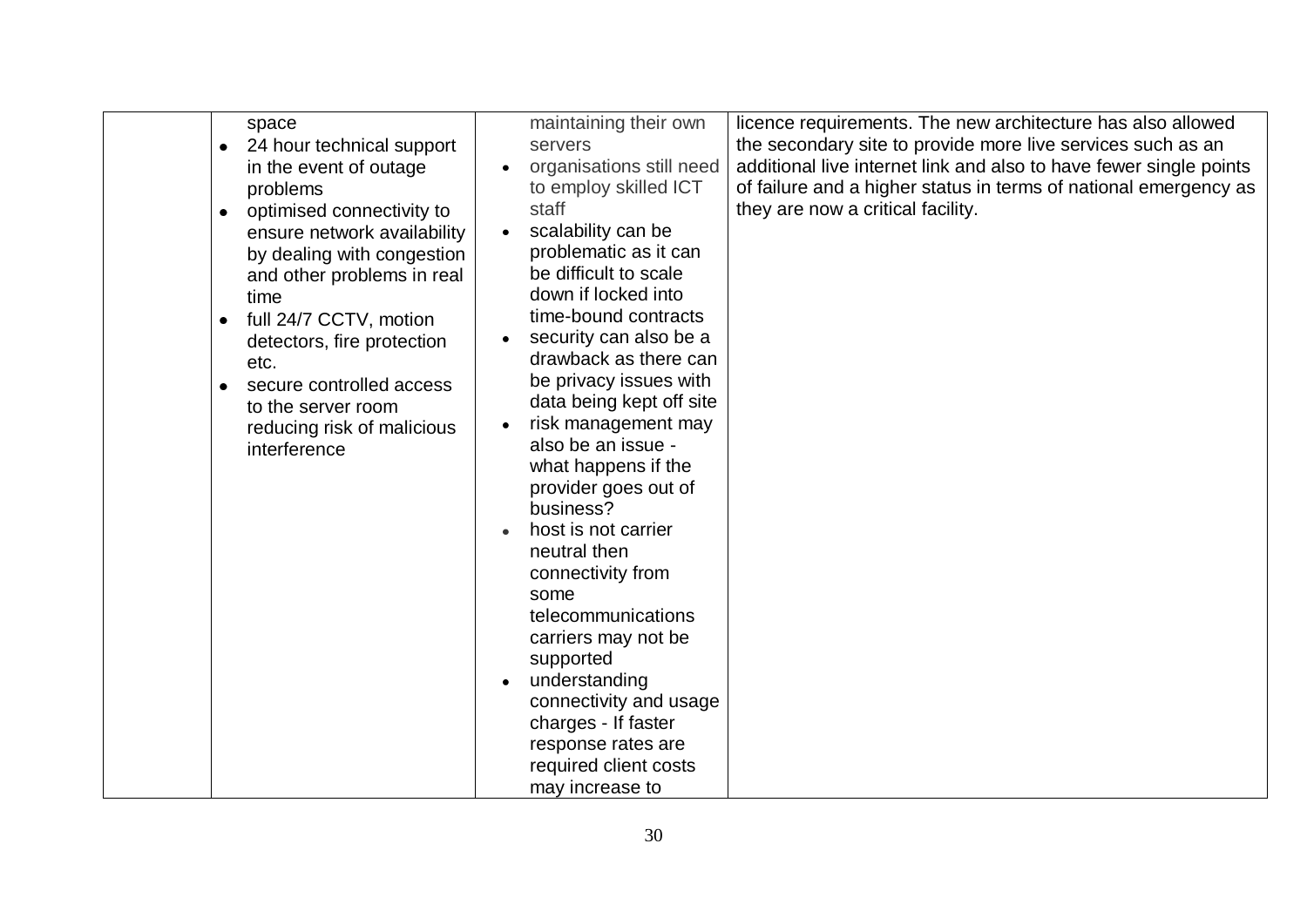|  | facilitate faster data<br>transfer |  |
|--|------------------------------------|--|
|  |                                    |  |
|  |                                    |  |
|  |                                    |  |
|  |                                    |  |
|  |                                    |  |
|  |                                    |  |
|  |                                    |  |
|  |                                    |  |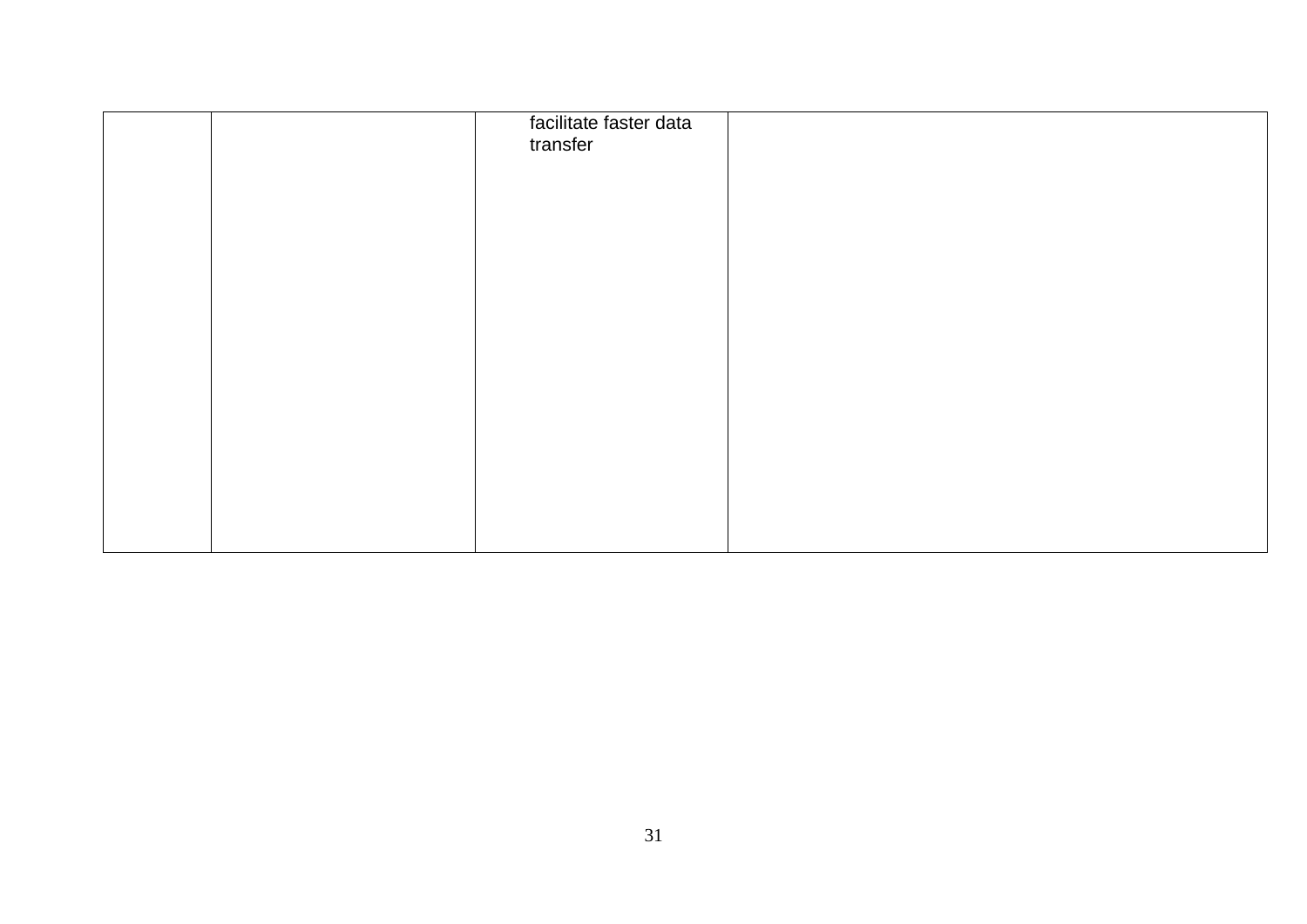# **Annex H - Managed Service Model for the public sector**

<span id="page-31-0"></span>

| <b>Service</b><br><b>Model</b> | <b>Advantages</b>                                                                                                                                                                                                                                                                                                                                                                                                                                                                                                                                                                                                                                                                                                                                                                                                                  | <b>Disadvantages</b>                                                                                                                                                                                                                                                                                                                                                                                                                      | <b>Exemplar</b>                                                                                                                                                                                                                                                                                                                                                                                                                                                                                                                                                                                                                                                                                                                                                                                                                                                                                                                                                                                                                                                                                                                                     |  |  |
|--------------------------------|------------------------------------------------------------------------------------------------------------------------------------------------------------------------------------------------------------------------------------------------------------------------------------------------------------------------------------------------------------------------------------------------------------------------------------------------------------------------------------------------------------------------------------------------------------------------------------------------------------------------------------------------------------------------------------------------------------------------------------------------------------------------------------------------------------------------------------|-------------------------------------------------------------------------------------------------------------------------------------------------------------------------------------------------------------------------------------------------------------------------------------------------------------------------------------------------------------------------------------------------------------------------------------------|-----------------------------------------------------------------------------------------------------------------------------------------------------------------------------------------------------------------------------------------------------------------------------------------------------------------------------------------------------------------------------------------------------------------------------------------------------------------------------------------------------------------------------------------------------------------------------------------------------------------------------------------------------------------------------------------------------------------------------------------------------------------------------------------------------------------------------------------------------------------------------------------------------------------------------------------------------------------------------------------------------------------------------------------------------------------------------------------------------------------------------------------------------|--|--|
|                                | ICT managed service companies proactively manage an organisations infrastructure services and applications. Also known as<br>the outsourcing, this is where the vendor takes complete, end-to-end responsibility of a set of deliverables in an organisation.<br>The Vendor may also have complete decision making responsibilities in providing an agreed set of deliverables and is best<br>used when the work can be clearly scoped out with clearly marked out deliverables. For this model to work, the vendor should<br>have an excellent understanding of the client's systems. The client in turn should be confident enough to hand over the piece<br>of work to the vendor. There also needs to be clearly marked out Service Level Agreements (SLAs) for each deliverable and<br>penalties applicable for non-delivery. |                                                                                                                                                                                                                                                                                                                                                                                                                                           |                                                                                                                                                                                                                                                                                                                                                                                                                                                                                                                                                                                                                                                                                                                                                                                                                                                                                                                                                                                                                                                                                                                                                     |  |  |
| <b>Managed</b><br>service      | Skills required can be<br>$\bullet$<br>easily bought.<br>IT departments pay only<br>for what they need,<br>freeing up vital funds for<br>other projects and<br>activities.<br>Helps organisations<br>$\bullet$<br>devote more time to<br>focusing on core activities.<br>Improved customer<br>service, due to the<br>underlying service level<br>agreement.<br>Flexibility to grow without<br>$\bullet$<br>worrying about<br>boundaries or restrictions<br>an in-house IT capability.                                                                                                                                                                                                                                                                                                                                              | Organisations may<br>$\bullet$<br>lose control over<br>customer service<br><b>issues</b><br>An over reliance on a<br>third party may make it<br>difficult to switch<br>poorly performing<br>providers halfway<br>through a contract.<br>Terms and conditions<br>may also restrict early<br>exit if the business<br>relationship breaks<br>down.<br>Potential new security<br>threats to sensitive<br>data from a rogue<br>employee of the | <b>David MacBrayne</b><br>Excessive time and capital in the operation and maintenance of<br>a rigid and ageing infrastructure was impacting the<br>organisation ability to focus on its core business. The IT<br>environment was inflexible and incapable of adapting quickly to<br>new needs and demands. The infrastructure was both complex<br>and costly restricting investment and growth into new, flexible<br>methods of working and any new projects were constrained by<br>the limitations of the environment and the expense associated<br>with system deployment on the current legacy infrastructure.<br>David MacBrayne assessed their business options and felt<br>their business objectives would be best served through a<br>managed service. The service provides a modern, flexible,<br>efficient, resilient infrastructure capable of serving the current<br>IT requirements. It will also provide a platform which is<br>optimised for efficient scalability / adaptation to meet the on-<br>going business objectives. Provision of infrastructure capability<br>through industry leading resilient Tier 4 datacentre services |  |  |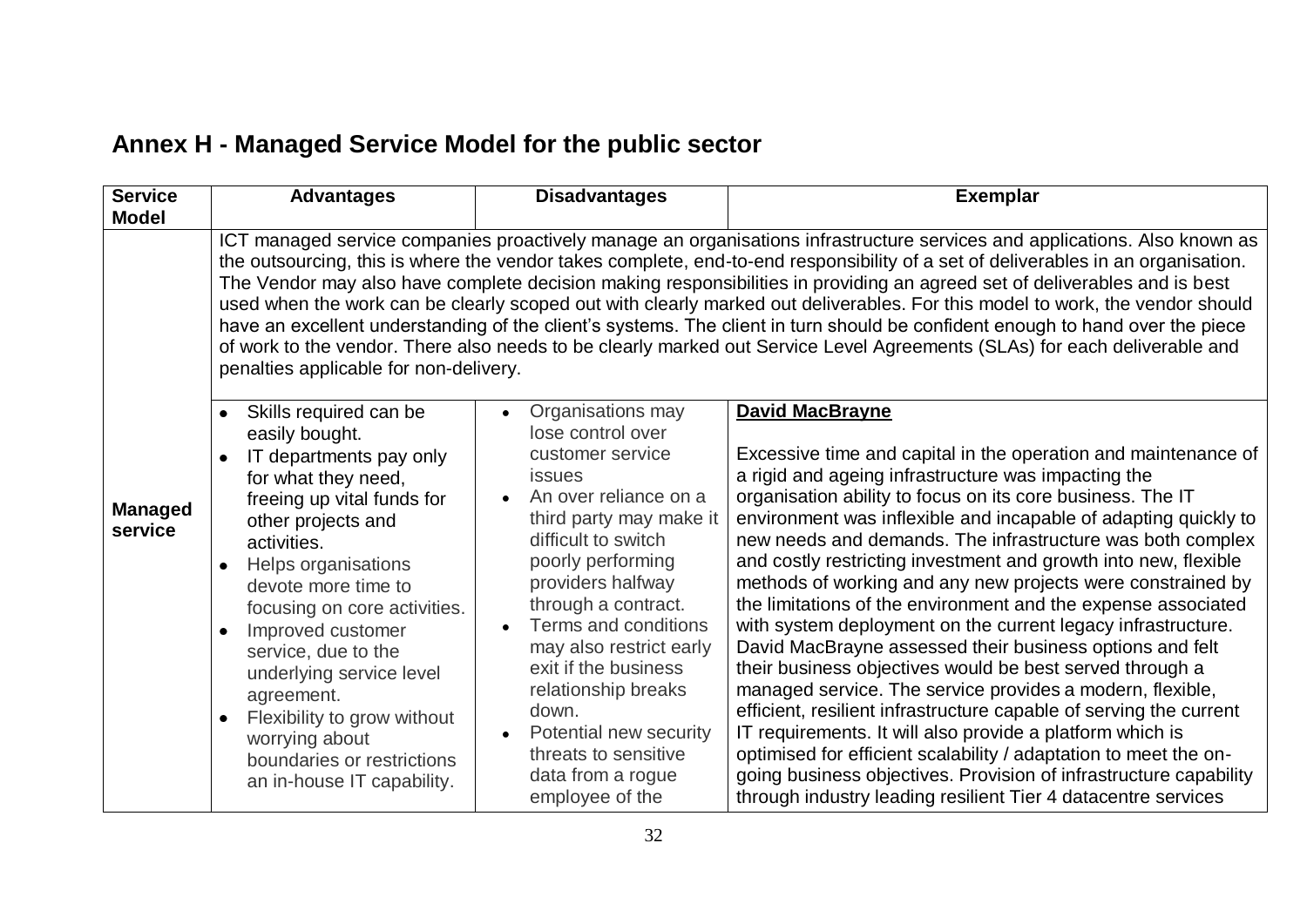|  | provider.<br>Culture mismatch<br>between client and<br>vendor organisation<br>can often result in lack<br>of understanding<br>among both parties,<br>which in turn can<br>affect deliverables. | computer room facility.<br><b>Highland Council</b><br>datacentre facility to<br>replace their existing<br>disparate legacy ICT<br>infrastructure which<br>was outdated,<br>overcrowded with<br>obsolete fire<br>services. | (including true secondary location live DR capability for top 10<br>systems, fire suppression, environment monitoring, resilient<br>communications and power) greatly reduces the risk of service<br>outage which was significant with the current in-house<br>Highland Council implemented a highly resilient managed<br><b>Highland Council estimates they will</b><br>make savings of over £1,000,000<br>through the reduction in power and<br>£175,000 through standardising the<br>technology they now use.<br>systems and inefficient cooling facilities, lacked resilient power<br>supplies and telecommunication links. The objective of the<br>data centre transformation project was to initiate a<br>transformation in server and storage technology that would<br>allow the council to utilise virtualisation and clustering to bring<br>more standardisation to their infrastructure and enable an<br>easier move to embrace further externally hosted services and<br>cloud offerings. The move ensures Highland Council is well<br>positioned to deliver effective and efficient digital public |
|--|------------------------------------------------------------------------------------------------------------------------------------------------------------------------------------------------|---------------------------------------------------------------------------------------------------------------------------------------------------------------------------------------------------------------------------|----------------------------------------------------------------------------------------------------------------------------------------------------------------------------------------------------------------------------------------------------------------------------------------------------------------------------------------------------------------------------------------------------------------------------------------------------------------------------------------------------------------------------------------------------------------------------------------------------------------------------------------------------------------------------------------------------------------------------------------------------------------------------------------------------------------------------------------------------------------------------------------------------------------------------------------------------------------------------------------------------------------------------------------------------------------------------------------------------------------|
|  |                                                                                                                                                                                                |                                                                                                                                                                                                                           |                                                                                                                                                                                                                                                                                                                                                                                                                                                                                                                                                                                                                                                                                                                                                                                                                                                                                                                                                                                                                                                                                                                |
|  |                                                                                                                                                                                                |                                                                                                                                                                                                                           |                                                                                                                                                                                                                                                                                                                                                                                                                                                                                                                                                                                                                                                                                                                                                                                                                                                                                                                                                                                                                                                                                                                |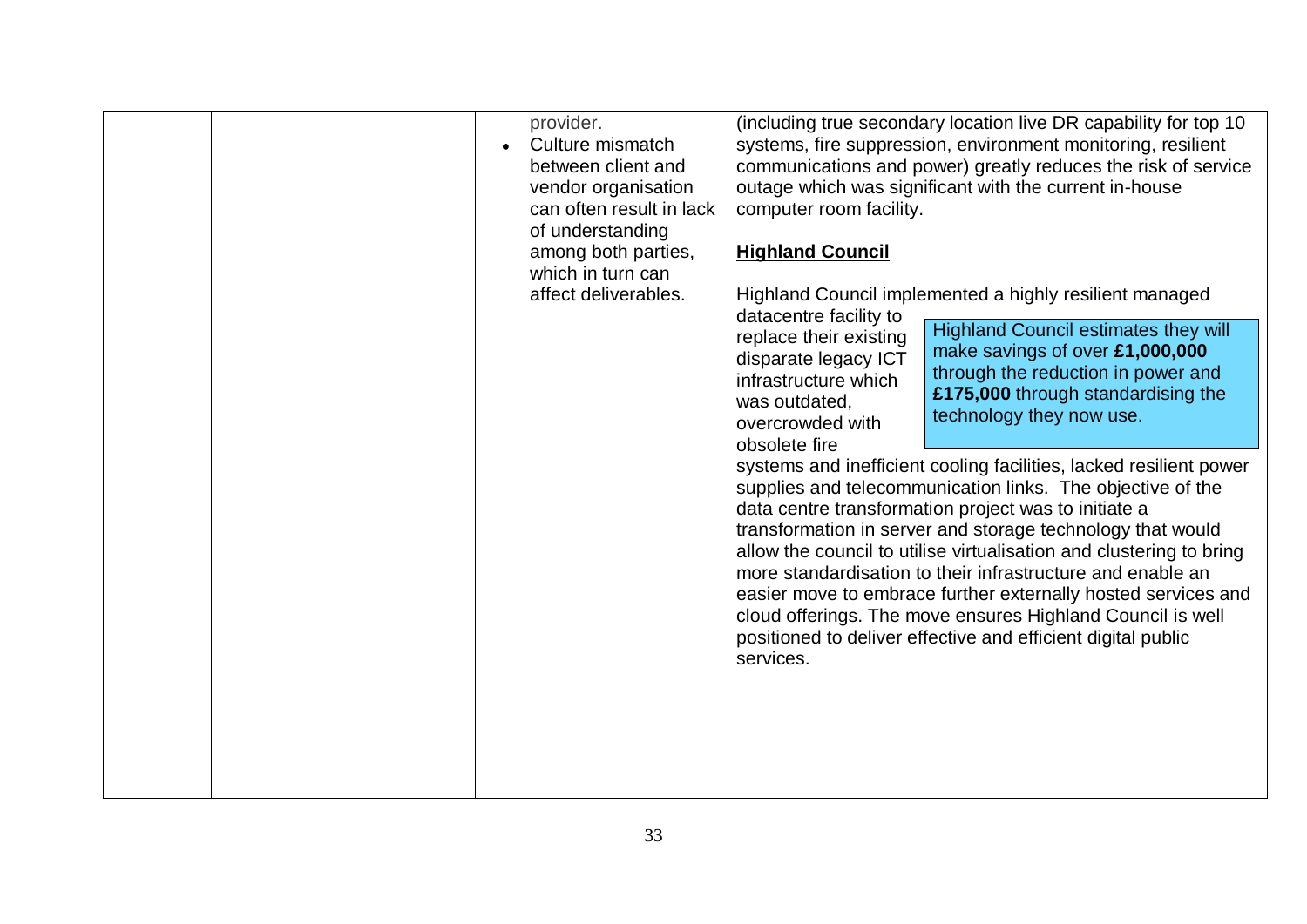| <b>Strategic Benefits</b> | <b>How</b>                              |
|---------------------------|-----------------------------------------|
| Increased flexibility     | The use of an externally hosted world   |
| enabling an               | class data centre using leading edge    |
| improved service          | technology has enabled the Highland     |
| delivery.                 | Council to virtualise servers and       |
|                           | provide increased flexibility in the    |
|                           | deployment of applications to users.    |
| Reduced carbon            | The increased clean processing          |
| footprint $(CO2)$ .       | delivered by the datacentre has         |
|                           | reduced the carbon footprint and        |
|                           | power consumption.                      |
|                           | The consolidated infrastructure         |
|                           | requires less power and cooling,        |
|                           | therefore reducing the overall carbon   |
|                           | footprint.                              |
| <b>Supports business</b>  | The elimination of the datacentre       |
| change.                   | from Authority accommodation has        |
|                           | realised an accommodation saving.       |
|                           | The Council ensured this space was      |
|                           | used by Service Departments and         |
|                           | this has contributed to the Council's   |
|                           | Asset Rationalisation Programme.        |
| Better use of ICT         | Has led to greater efficiency in        |
| infrastructure.           | deployment of infrastructure and        |
|                           | better service.                         |
| Improved disaster         | The establishment of a contracted DR    |
| recovery                  | service is providing greater resilience |
| capability.               | for the operational service.            |
| Increase service          | The service level is achieved via a     |
|                           | fully managed, world class data         |
|                           | centre.                                 |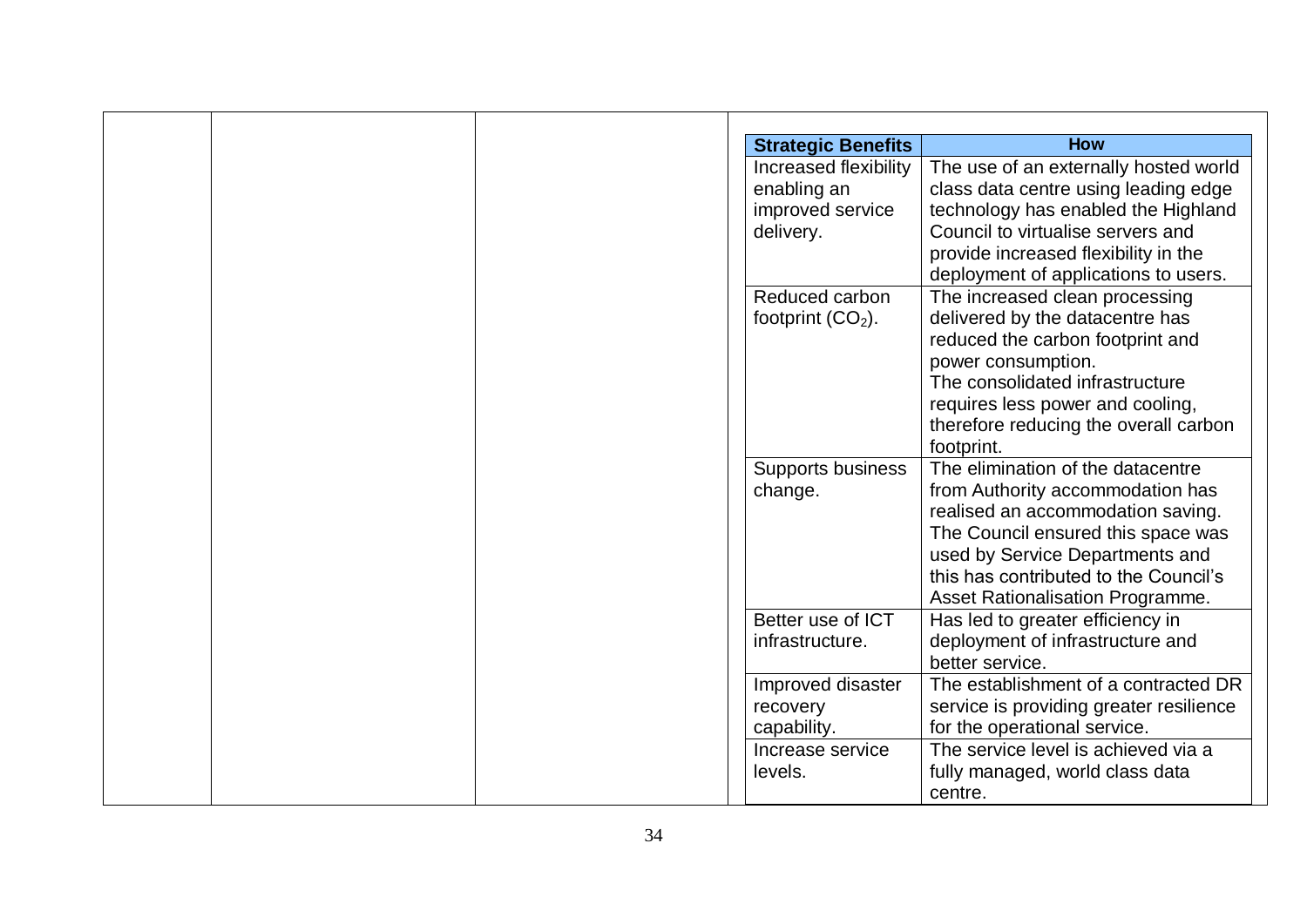| <b>Financial</b><br><b>How</b><br><b>Benefits</b> |  |
|---------------------------------------------------|--|
| The lower power consumption is<br>Lower power     |  |
| achieved because of the investment<br>costs.      |  |
| in more energy efficient data centre              |  |
| infrastructure and reduced space                  |  |
| requirements.                                     |  |
| Optimised costs.<br>The elimination of under used |  |
| capacity delivered a saving on                    |  |
| infrastructure cost. In some cases                |  |
| eliminating capital expenditure cost of           |  |
| additional hardware.                              |  |
| This is because of greater                        |  |
| virtualisation of servers and the                 |  |
| sharing of other data centre                      |  |
| infrastructure components (storage,               |  |
| back up etc.) across platforms.                   |  |
| Lower running<br>The increased automation using   |  |
| enterprise management tools has<br>costs overall. |  |
| contributed to an overall efficiency              |  |
| gain.                                             |  |
| Higher levels of embedded                         |  |
| management and the ability to                     |  |
| centrally deploy applications and                 |  |
| manage data centre components                     |  |
| remotely.                                         |  |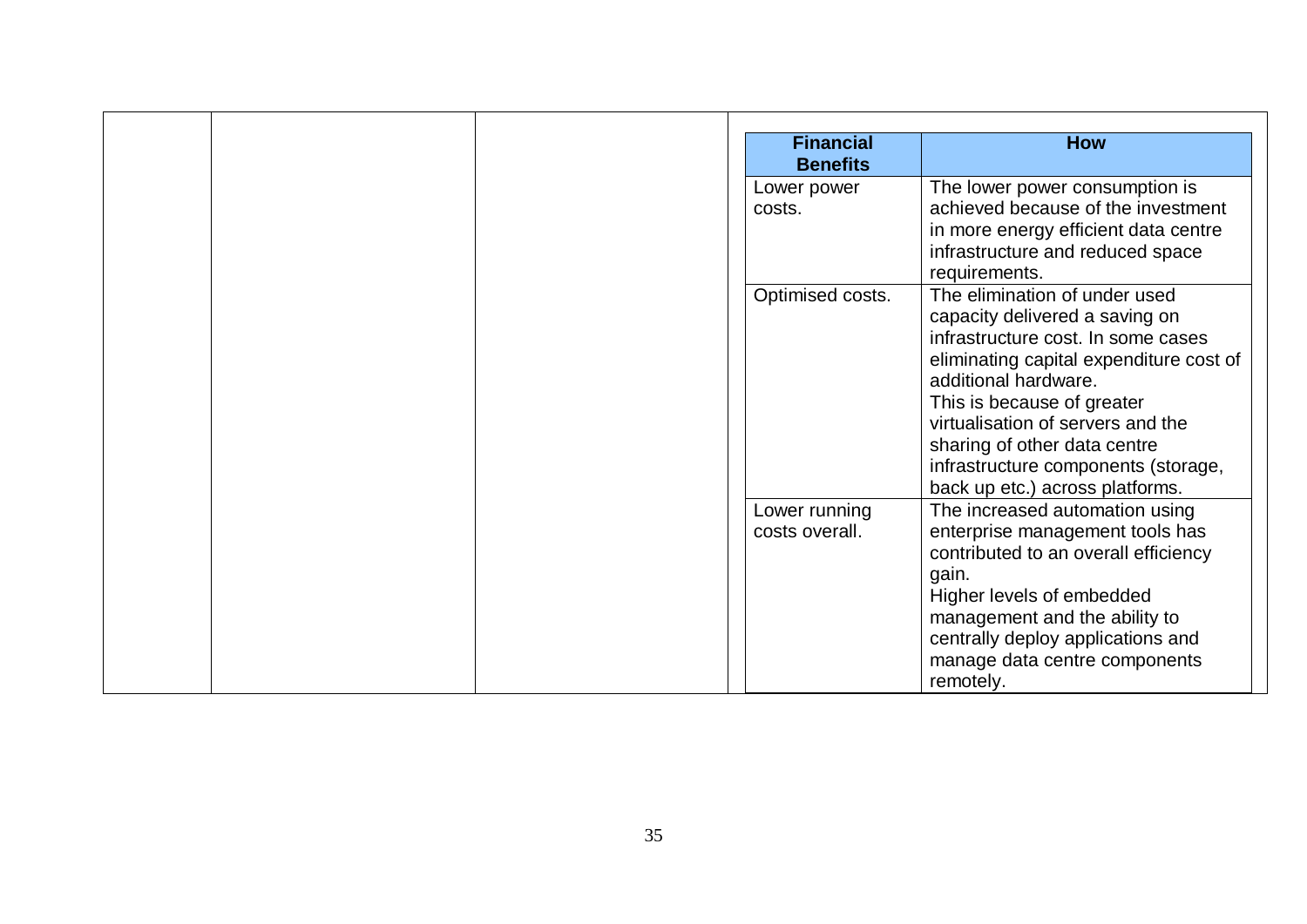# **Annex I - Cloud services for the public sector**

<span id="page-35-0"></span>

| <b>Service</b><br><b>Model</b>            | <b>Advantages</b>                                                                                                                                                                                                                                                                                                                                                                                                                                                                                                                                                               | <b>Disadvantages</b>                        | <b>Exemplar</b>                                                                                                                                                                                                                                                                                                                                                                                                                                                                                                                                                                                                                                                                                                                                                                                                                                                                                                                                                                                                                                                                                                                                                                          |  |  |
|-------------------------------------------|---------------------------------------------------------------------------------------------------------------------------------------------------------------------------------------------------------------------------------------------------------------------------------------------------------------------------------------------------------------------------------------------------------------------------------------------------------------------------------------------------------------------------------------------------------------------------------|---------------------------------------------|------------------------------------------------------------------------------------------------------------------------------------------------------------------------------------------------------------------------------------------------------------------------------------------------------------------------------------------------------------------------------------------------------------------------------------------------------------------------------------------------------------------------------------------------------------------------------------------------------------------------------------------------------------------------------------------------------------------------------------------------------------------------------------------------------------------------------------------------------------------------------------------------------------------------------------------------------------------------------------------------------------------------------------------------------------------------------------------------------------------------------------------------------------------------------------------|--|--|
|                                           | The capability provided to the consumer is to deploy onto the cloud infrastructure consumer-created or acquired applications<br>created using programming languages, libraries, services, and tools supported by the provider. The consumer does not<br>manage or control the underlying cloud infrastructure including network, servers, operating systems, or storage, but has<br>control over the deployed applications and possibly configuration settings for the application-hosting environment. Languages,<br>libraries, services, and tools supported by the provider. |                                             |                                                                                                                                                                                                                                                                                                                                                                                                                                                                                                                                                                                                                                                                                                                                                                                                                                                                                                                                                                                                                                                                                                                                                                                          |  |  |
| <b>Platform</b><br>as a<br><b>Service</b> | reduced Capex costs for<br>the following reasons:<br>1. with hosted managed<br>services all hardware and<br>some of the software is<br>rented so the customer<br>pays only for what they use<br>(expenditure may also be<br>more predictable)<br>2. in addition an added<br>advantage of PaaS is that<br>the provider manages all<br>hardware, software<br>patching and update,<br>physical & software security<br>and day to day routine<br>operational tasks (so there<br>is a reduction in the need<br>for on-site specialist staff)                                         | potential of vendor<br>$\bullet$<br>lock in | <b>Improvement Service</b><br>The Improvement Services (IS) recently looked at the options for<br>renewing a number of their aged services that were currently<br>delivered through multiple suppliers with individual contracts which<br>was complex to manage. The technology stack and hardware was<br>hosted in co-location facility.<br>IS developed a cost model and business case to understand the<br>cost-benefit of various options for upgrading and simplifying their<br>services in scope ranging from reuse and virtualisation of the<br>existing assets through to renewal based on a managed service<br>wrapped around an open source platform.<br>The solution is now hosted in a private cloud for less than half the<br>price that IS were currently paying. This also included 24/7<br>telephone support for citizens and public sector service providers.<br>No staff costs were included in this saving as it was agreed upfront<br>that no staff losses would be incurred as part of the "outsourcing"<br>of the service. The existing staff and operating model within the IS<br>has been adapted with key roles to support the new managed<br>service contract. |  |  |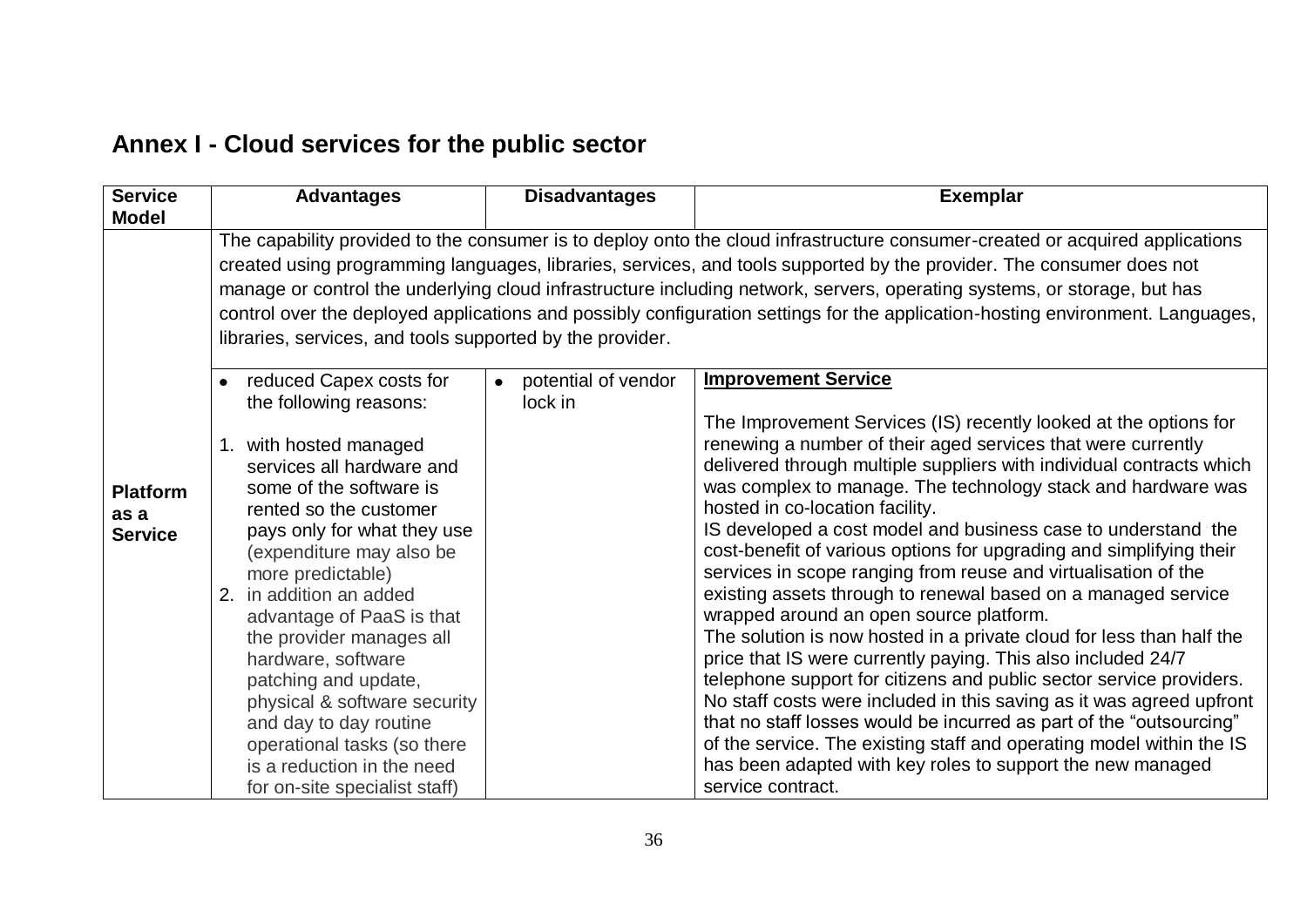| Given this PaaS can offer                 |  |  |
|-------------------------------------------|--|--|
| lower Op Ex costs than                    |  |  |
| hosted managed services                   |  |  |
| convenience and agility is a<br>$\bullet$ |  |  |
| major advantage of both as                |  |  |
| neither entail local                      |  |  |
| installation, so the                      |  |  |
| implementation and scale-                 |  |  |
| up speeds can be much                     |  |  |
| quicker than other service                |  |  |
| types                                     |  |  |
| security is often provided,<br>$\bullet$  |  |  |
| including data security and               |  |  |
| backup and recovery                       |  |  |
| makes research and<br>$\bullet$           |  |  |
| development possible for                  |  |  |
| 'non-experts'                             |  |  |
| flexibility - customers can<br>$\bullet$  |  |  |
| have control over the tools               |  |  |
| that are installed within                 |  |  |
| their platforms and can                   |  |  |
| create a platform that suits              |  |  |
| their specific requirements               |  |  |
| adaptability - Features can<br>$\bullet$  |  |  |
| be changed if                             |  |  |
| circumstances dictate that                |  |  |
| they should                               |  |  |
| teams in various locations<br>$\bullet$   |  |  |
| can work together; as an                  |  |  |
| internet connection and                   |  |  |
| web browser are all that is               |  |  |
| required, developers                      |  |  |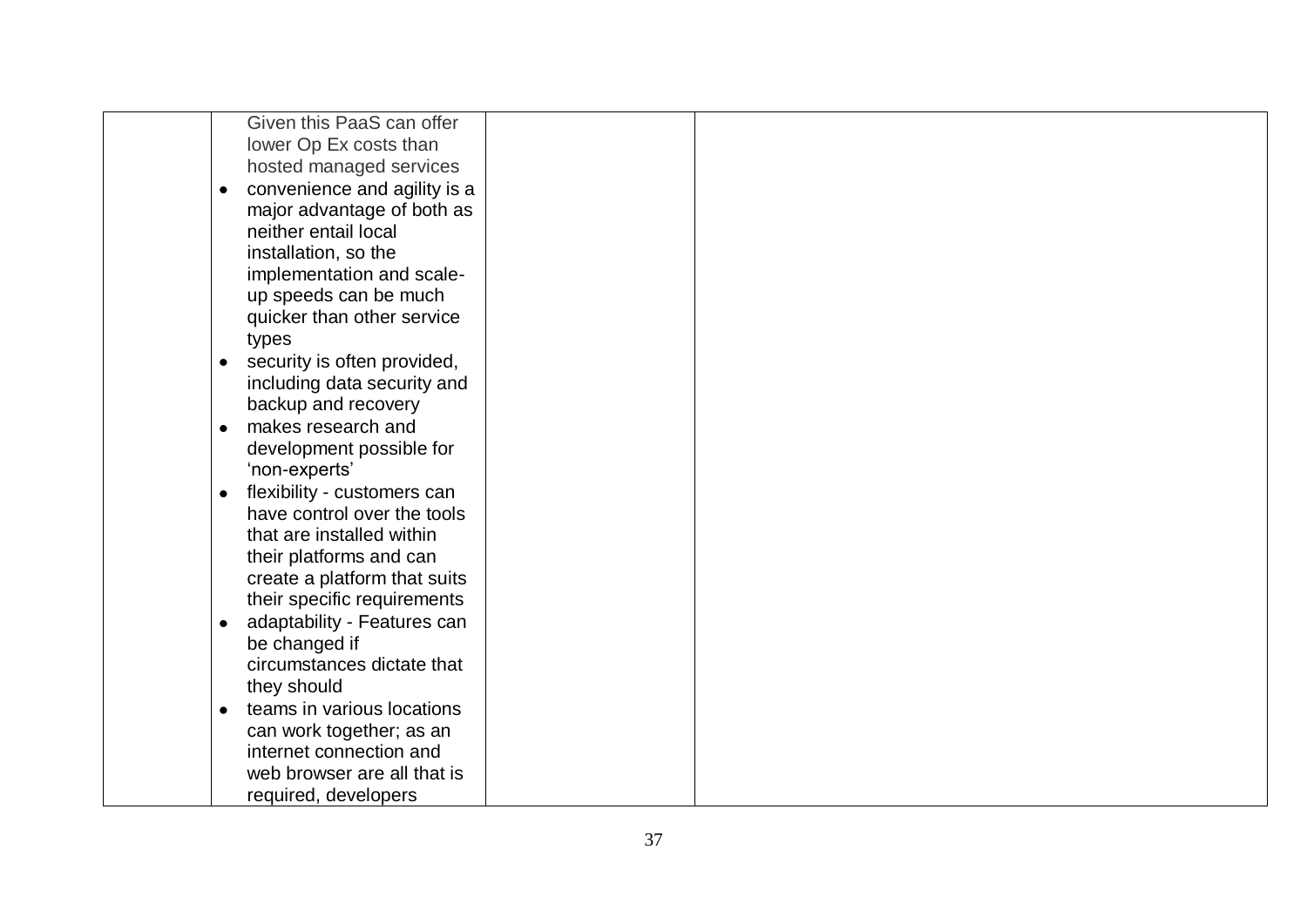|                                           | spread across several<br>locations can work together<br>on the same application<br>build                                                                                                                                                                                                                                                                                                                                                                                                                                                                    |                                                                                                                                                                                                                                                                                         |                                                                                                                                                                                                                                                                                                                                                                                                                                                                                                                                                                                                                                                                                                                                                                                                                                                                                                                                                                                                                                                                                                                                                                                                                                                            |
|-------------------------------------------|-------------------------------------------------------------------------------------------------------------------------------------------------------------------------------------------------------------------------------------------------------------------------------------------------------------------------------------------------------------------------------------------------------------------------------------------------------------------------------------------------------------------------------------------------------------|-----------------------------------------------------------------------------------------------------------------------------------------------------------------------------------------------------------------------------------------------------------------------------------------|------------------------------------------------------------------------------------------------------------------------------------------------------------------------------------------------------------------------------------------------------------------------------------------------------------------------------------------------------------------------------------------------------------------------------------------------------------------------------------------------------------------------------------------------------------------------------------------------------------------------------------------------------------------------------------------------------------------------------------------------------------------------------------------------------------------------------------------------------------------------------------------------------------------------------------------------------------------------------------------------------------------------------------------------------------------------------------------------------------------------------------------------------------------------------------------------------------------------------------------------------------|
|                                           | user-specific application configuration settings.                                                                                                                                                                                                                                                                                                                                                                                                                                                                                                           |                                                                                                                                                                                                                                                                                         | The capability provided to the consumer is to use the provider's applications running on a cloud infrastructure. The<br>applications are accessible from various client devices through either a thin client interface, such as a web browser (e.g., web-<br>based email), or a program interface. The consumer does not manage or control the underlying cloud infrastructure including<br>network, servers, operating systems, storage, or even individual application capabilities, with the possible exception of limited                                                                                                                                                                                                                                                                                                                                                                                                                                                                                                                                                                                                                                                                                                                              |
| <b>Software</b><br>as a<br><b>Service</b> | no capex costs as SaaS is<br>subscription based and can<br>also include upgrades,<br>maintenance and customer<br>support depending upon<br>subscription level<br>easily connected as a<br>browser and an internet<br>connection is all that is<br>required<br>as software is already up<br>and running on the<br>vendor's data centre, there<br>is a lack of tasks<br>associated with licensed<br>software upgrades and<br>deployment time tends to<br>be much shorter<br>scalability as the client<br>simply adjusts the monthly<br>subscription fee, thus | Lack of<br>$\bullet$<br>convenience as not<br>everything can be<br>delivered through<br><b>SaaS</b><br>Software<br>integration can be<br>problematic if the<br>customer adopts<br>multiple SaaS<br>applications, or<br>wishes to connect<br>to existing on-<br>premises<br>applications | University of Dundee - Microsoft Office 365<br>The University of Dundee is a leading university in the United<br>Kingdom, internationally recognized for its expertise across a range<br>of disciplines, including science, medicine, engineering, and art.<br>The university looked to replace its GroupWise Novell email<br>system with a hosted solution to improve reliability and<br>communications and lower IT costs.<br>The university selected Microsoft Office 365 because it gave them<br>an opportunity to go beyond just email (Lync, SharePoint) and<br>broaden the communication capabilities that it offers to students<br>and staff.<br>The case for Office 365 was also about reducing the total cost of<br>ownership of the university's messaging solution. The university<br>expects to reduce costs by £500,000 over five years, based on<br>reduced IT administration and maintenance, lower infrastructure<br>costs, and reduced staffing levels required to support the email<br>system and its users.<br>For hardware, the ICS department no longer has to acquire new<br>servers or support the 40 servers previously dedicated to the<br>GroupWise email system.<br>The university has also avoided costs that would have been |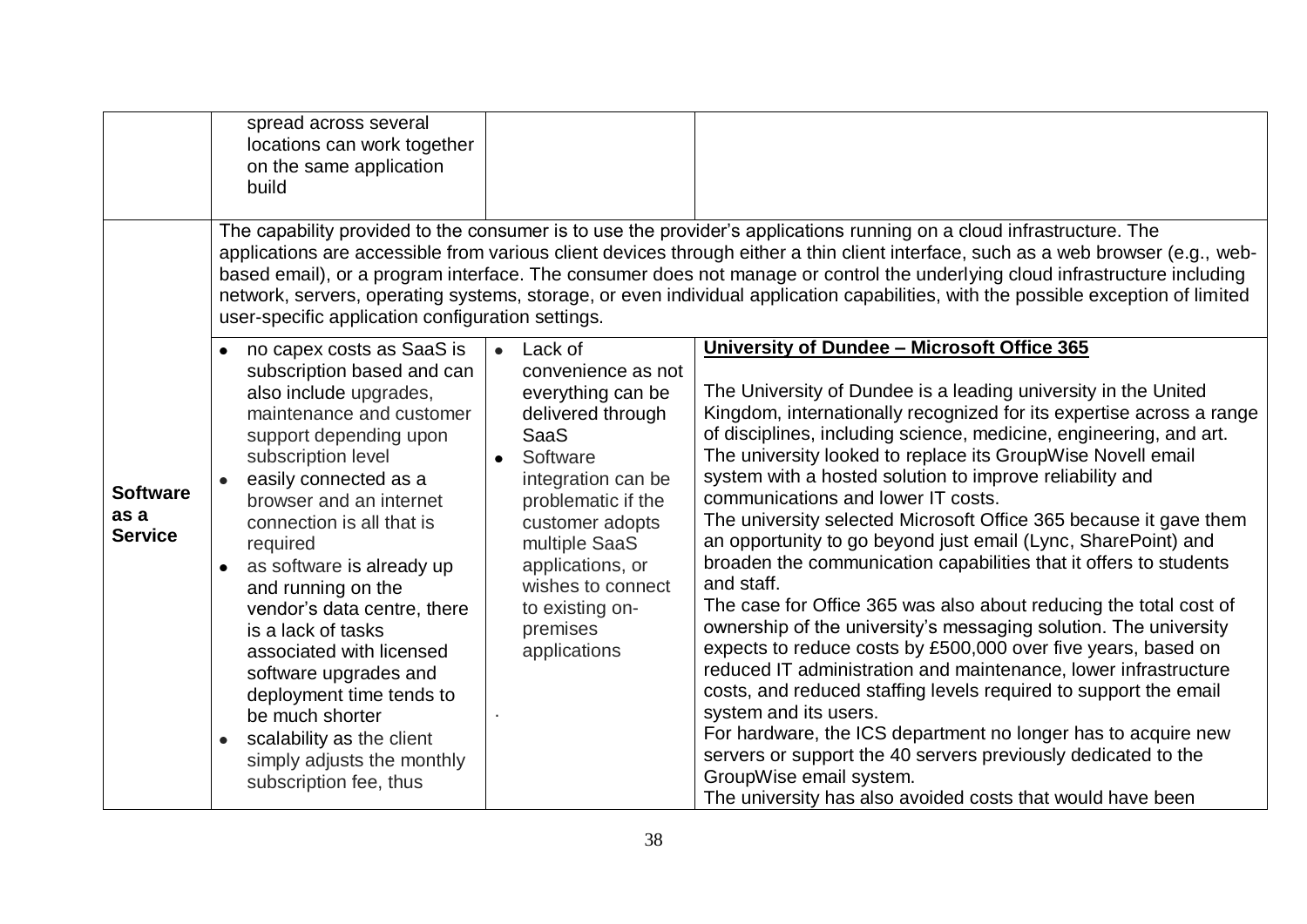|                                            | removing a significant<br>workload from in-house IT<br>department                                                                                                                                                                                                                                                                   |                                                                                                                                                                                                                                           | required had it decided to increase storage for the GroupWise<br>email system                                                                                                                                                                                                                                                                                                                                                                                                                    |
|--------------------------------------------|-------------------------------------------------------------------------------------------------------------------------------------------------------------------------------------------------------------------------------------------------------------------------------------------------------------------------------------|-------------------------------------------------------------------------------------------------------------------------------------------------------------------------------------------------------------------------------------------|--------------------------------------------------------------------------------------------------------------------------------------------------------------------------------------------------------------------------------------------------------------------------------------------------------------------------------------------------------------------------------------------------------------------------------------------------------------------------------------------------|
| <b>Infrastruc</b><br>ture as a<br>Service. | firewalls).<br>• dynamically choose a CPU,<br>memory, and storage<br>configuration to suit your<br>needs<br>immediate access to<br>unlimited computing power<br>eliminates the need for<br>investment in rarely used IT<br>hardware<br>IT overheads handled by<br>the laaS cloud computing<br>platform vendor<br>in-house IT can be | there is a security<br>$\bullet$<br>risk of unauthorised<br>access to an<br>organisations data<br>using laaS in the<br>public cloud<br>laaS cloud<br>$\bullet$<br>computing platform<br>model is dependent<br>on internet<br>availability | The capability provided to the consumer is to provision processing, storage, networks, and other fundamental computing<br>resources where the consumer is able to deploy and run arbitrary software, which can include operating systems and<br>applications. The consumer does not manage or control the underlying cloud infrastructure but has control over operating<br>systems, storage, and deployed applications; and possibly limited control of select networking components (e.g. host |
|                                            | dedicated to an<br>Organisations core services                                                                                                                                                                                                                                                                                      |                                                                                                                                                                                                                                           |                                                                                                                                                                                                                                                                                                                                                                                                                                                                                                  |